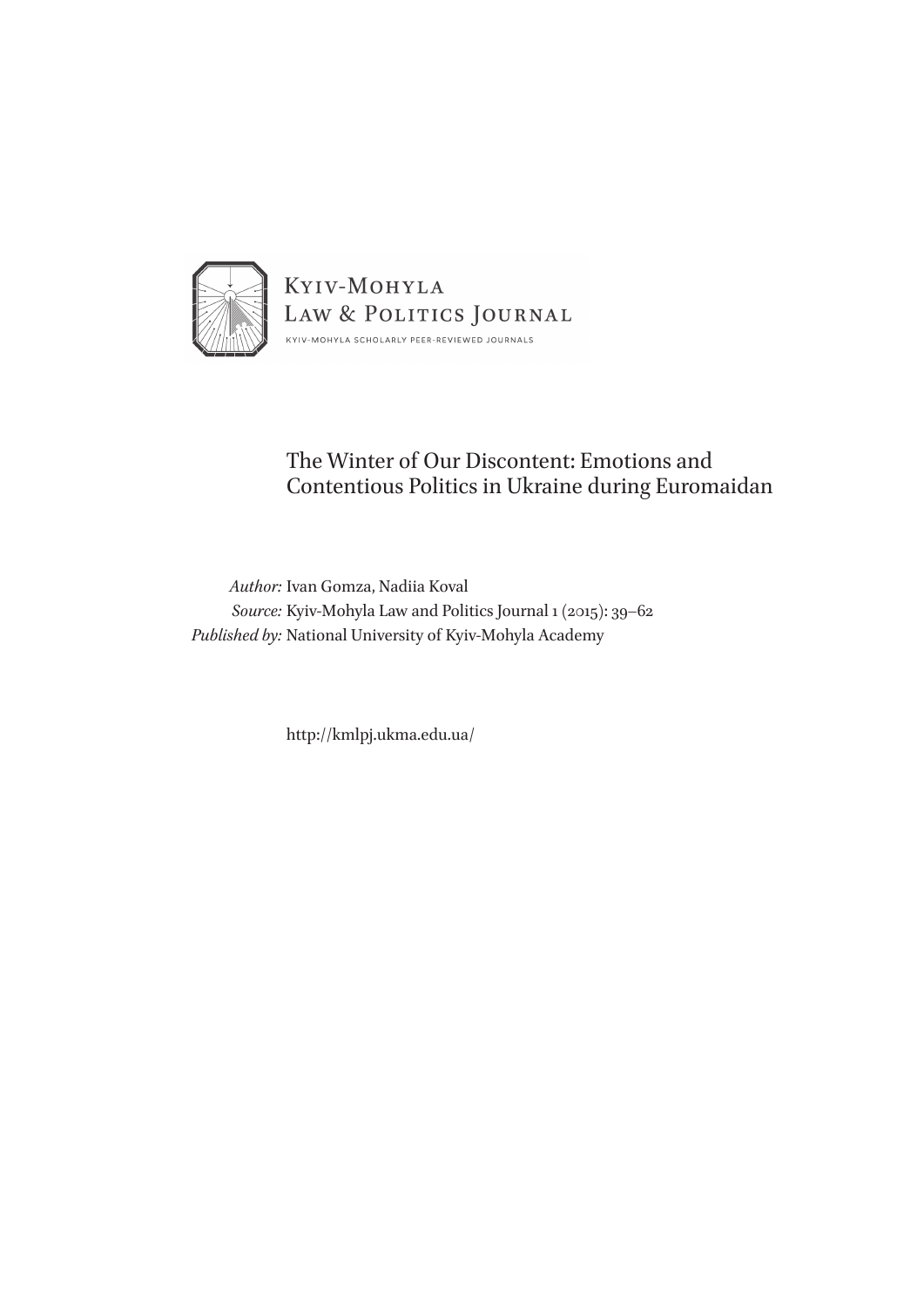# **The Winter of Our Discontent: Emotions and Contentious Politics in Ukraine during Euromaidan**

## **Ivan Gomza**

National University of Kyiv-Mohyla Academy, Department of Political Science

## **Nadiia Koval**

National Institute for Strategic Studies

## **Abstract**

Drawing upon 60 semi-structured interviews, this study adopts an emotion-centered approach to studying the non-violent phase of Euromaidan protests in Ukraine. We find that, first, the overlapping and mutual amplifying of two successive moral shocks was the primary mechanism of mobilization. The mobilizing success of the moral shocks is interpreted through introducing the notion of emotional path dependence. Second, the nature of moral shock is explained as a combination of emotional and cognitive components. Third, we find that emotional components of collective identity construction created moral barriers between a brotherhood of virtuous protesters and profoundly immoral antagonists, which, combined with the perceived universality of claims, rendered the bystanders' position unacceptable.

**Key Words:** social movements, moral shock, Euromaidan, mobilization, collective identity, emotions.

## $\circledast$

At the end of 2013 Ukraine experienced an eruption of contentious politics known under the brand of Euromaidan. The latter was profoundly imbued with and driven by emotions: people inspiringly sang the national anthem on Independence Square, ferociously stormed the presidential residence with a bulldozer, resolutely occupied governmental building, triumphantly knocked over Lenin's monuments and hurriedly sought sanctuary in a medieval cathedral after merciless acts of police brutality. We are interested in exploring what role emotions played in mobilizing thousands of people to the streets and in keeping them there for months. Our focus is consistent not only with the emotionalized course of protest events, but also with the theoretical agenda of "bringing the emotions back in" in studying the contentious politics.1

<sup>1</sup> See for instance Jeff Goodwin, James M. Jasper and Francesca Polletta, "The Return of the Repressed: The Fall and Rise of Emotions in Social Movement Theory," *Mobilization* 5.1 (2000): 65–83; Deborah Gould, "Passionate Political Processes: Bringing Emotions Back into the Study of Social Movements," in *Rethinking Social Movements*, ed. Jeff Goodwin and James M. Jasper (Lanham, MD: Rowman and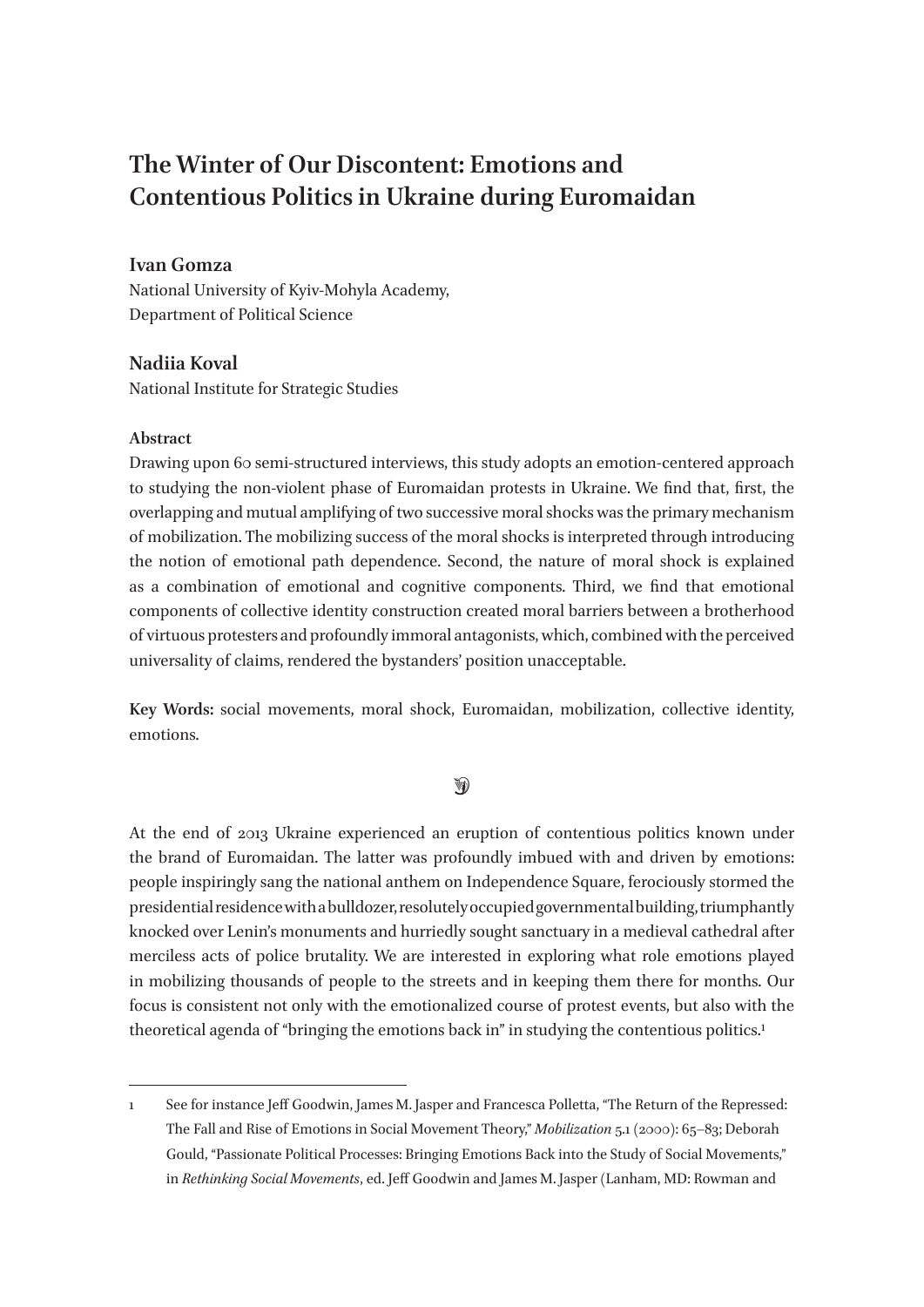This article begins by exploring the theoretical foundations of studying the role of emotions in contentious politics, with special attention given to the notion of moral shock. Second, we study two moral shocks that brought to life the Euromaidan protests and introduce the idea of emotional path dependency. Third, we consider the role of emotions in sustaining the protest and creating the emotional community of the protesters by exploring their attitude to the antagonists, bystanders and companions.

#### **Theoretical Context**

The very first attempt to understand the nature of contentious politics, the collective behavior paradigm,2 overloaded as it was with an emphasis upon emotions, was primitive, irrational, and chaotic. A backflow in the theory of contentious politics, i.e., the resource mobilization paradigm,3 considered contentious politics as well-planned activities seeking to achieve collective goods. Although theoretically opposed to the collective behavior tradition, the resource mobilization theory ignored emotions as irrational and incompatible with effective resource mobilization.

In the late 1980s, the drift of movement culture studies and collective identity studies to the focus of social movements' research<sup>4</sup> opened the way to recognizing emotions as components of social movement culture.<sup>5</sup> Exploring the foundations of collective identity, Melucci emphasized that it consists of cognizing process, social networks and "emotional investment, which enables

Littlefield, 2003), 155–75; Mustafa Emirbayer and Chad A. Goldberg, "Pragmatism, Bourdieu, and Collective Emotions in Contentious Politics" *Theory and Society* 34 (2005): 469–518.

<sup>2</sup> See Gustave Le Bon, *Psychologie des foules* (Paris: Édition Félix Alcan, 1905); Eric Hoffer, *The True Believer* (New York: Frederic A. Praeger, 1962); Herbert Blumer, "Collective Behavior," in *Principles of Sociology*, ed. Alfred McClung Lee (New York: Barnes and Noble, 1969), 65–121.

<sup>3</sup> See Anthony Oberschall, *Social Conflict and Social Movements* (Englewood Cliffs, NJ: Prentice Hall, 1973); William A Gamson, *The Strategy of Social Protest* (Homewood, IL: Dorsey Press, 1975); John D. McCarthy and Mayer N. Zald, "Resource Mobilization and Social Movements: A Partial Theory," *American Journal of Sociology* 82.6 (1977): 1212–41.

<sup>4</sup> See Alain Touraine, *La Voix et le Regard* (Paris: Éditions du Seuil, 1978); Jean Cohen, "Strategy or Identity: New Theoretical Paradigms and Contemporary Social Movements," *Social Research* 52.4 (1985): 663–716; Doug McAdam, "Culture and Social Movements," in *New Social Movements: From Ideology to Identity*, ed. Enrique Laraña, Hank Johnston and Joseph R. Gusfield (Philadelphia: Temple University Press, 1994), 36–57; Myra Marx Ferree and Frederick D. Miller, "Mobilization and Meaning: Toward an Integration of Social Psychological and Resource Mobilization Perspectives on Social Movements," *Sociological Inquiry* 55.1 (1985): 38–51.

<sup>5</sup> See for instance John Lofland, "Charting Degrees of Movement Culture: Tasks of the Cultural Cartographer," in *Social Movements and Culture*, ed. Hank Johnston and Bert Klandermans (Minneapolis: University of Minnesota Press, 1995), 188–216; Suzanne Staggenborg, "The 'Meso' in Social Movement Research," in *Social Movements: Identity, Culture, and the State*, ed. David S. Meyer, Nancy Whittier, and Belinda Robnett (New York: Oxford University Press, 2002), 124–40.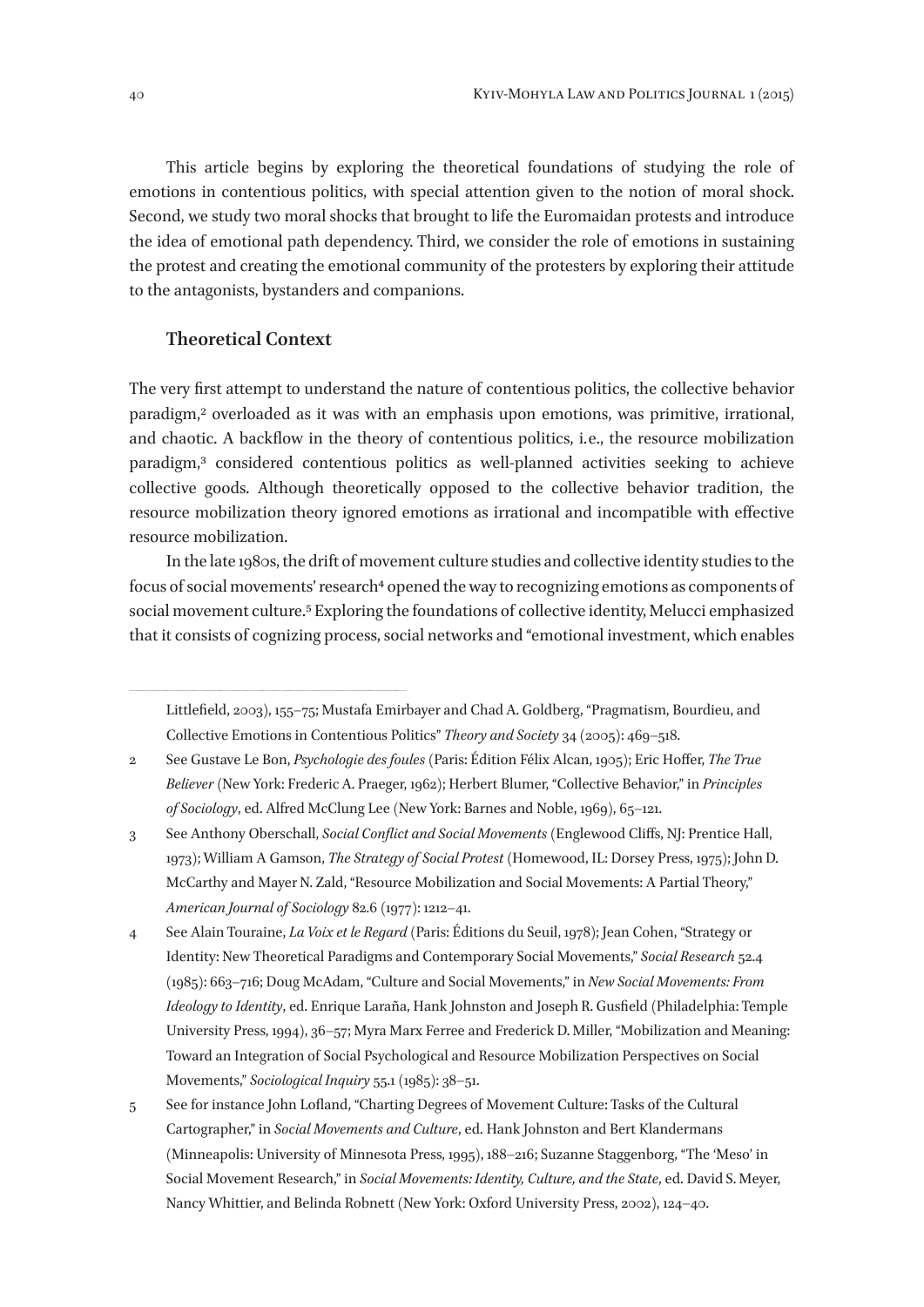individuals to feel like part of a common unity."6 Many scholars followed Melucci, binding emotions to the process of collective identity formation.7 Thus, cultural identity approaches have opened the door for the full-scale studying of emotions in social movements and after "twenty years of theory and research,"8 the discipline has produced valuable theoretic accomplishments.

Firstly, scholars rejected the idea of a dichotomy between rational cognition and emotional reaction. Gamson emphasizes that cognizing process is laden with emotion.<sup>9</sup> Jasper argued in a number of publications that understanding emotions as purely irrational and unpredictable reactions was erroneous.10 He distinguished five types of emotions: urges, reflexes, affects, moods, and moral emotions. The latter, he supposed, being the most complex, socially embedded, and tightly connected with cognizing process are the most important for collective action.11 According to Jasper's conclusions, rational and irrational components are equally mixed within the triad of cognition, emotion, and morality.12 As he and his collaborators put it, "by defining rationality in contrast to — and as incompatible with — emotionality, resource mobilization and political process theorists missed powerful springs of collective action."13 That itinerary was followed by other scholars who started incorporating emotional elements into their studies.14 Still, the *interaction between emotions and cognition during mobilization requires further conceptualization*.

<sup>6</sup> Alberto Melucci, "The Process of Collective Identity in Social Movements and Culture," in *Social Movements and Culture*, ed. Hank Johnston and Bert Klandermans (Minneapolis: University of Minnesota Press, 1995), 44–45.

<sup>7</sup> See for instance David A. Snow and Doug McAdam, "Identity Work Processes in the Context of Social Movements: Clarifying the Identity/Movement Nexus," in *Self, Identity and Social Movements*, ed. Sheldon Stryker, Timothy J. Owens, and Robert W. White (Minneapolis: University of Minnesota Press, 2000), 41–67; Jacqueline Adams, "The Bitter End: Emotions at a Movement's Conclusion," *Sociological Inquiry* 73.1 (2003): 84–113; Lorraine Bayard de Volo, "The Dynamics of Emotion and Activism: Grief, Gender, and Collective Identity in Revolutionary Nicaragua," *Mobilization* 11.4 (2006): 461–74.

<sup>8</sup> James M. Jasper, "Emotions and Social Movements: Twenty Years of Theory and Research," *Annual Review of Sociology* 37 (2011): 285–303.

<sup>9</sup> William A. Gamson, "Constructing Social Protest," in *Social Movements and Culture*, ed. Hank Johnston and Bert Klandermans (Minneapolis: University of Minnesota Press, 1995), 85–106.

<sup>10</sup> James M. Jasper, *The Art of Moral Protest: Culture, Biography, and Creativity in Social Movements* (Chicago: University of Chicago Press, 1997); James M. Jasper, "The Emotions of Protest: Affective and Reactive Emotions in and around Social Movements," *Sociological Forum* 13.3 (1998): 397–424; James M. Jasper, "Cultural Approaches in the Sociology of Social Movements," in *Handbook of Social Movements across Disciplines*, ed. Bert Klandermans and Conny Roggeband (New York: Springer, 2007), 59–110.

<sup>11</sup> James M. Jasper, "Motivation and Emotion," in *Oxford Handbook of Contextual Political Analysis*, ed. Robert Goodin and Charles Tilly (New York; Oxford: Oxford University Press, 2006), 157–72.

<sup>12</sup> Jasper, "Cultural Approaches," 81.

<sup>13</sup> Goodwin et al., "The Return of the Repressed," 71.

<sup>14</sup> See, for instance, Ron Aminzade and Doug McAdam, "Emotions and Contentious Politics," in *Silence and Voice in the Study of Contentious Politics*, ed. Ron Aminzade et al. (Cambridge: Cambridge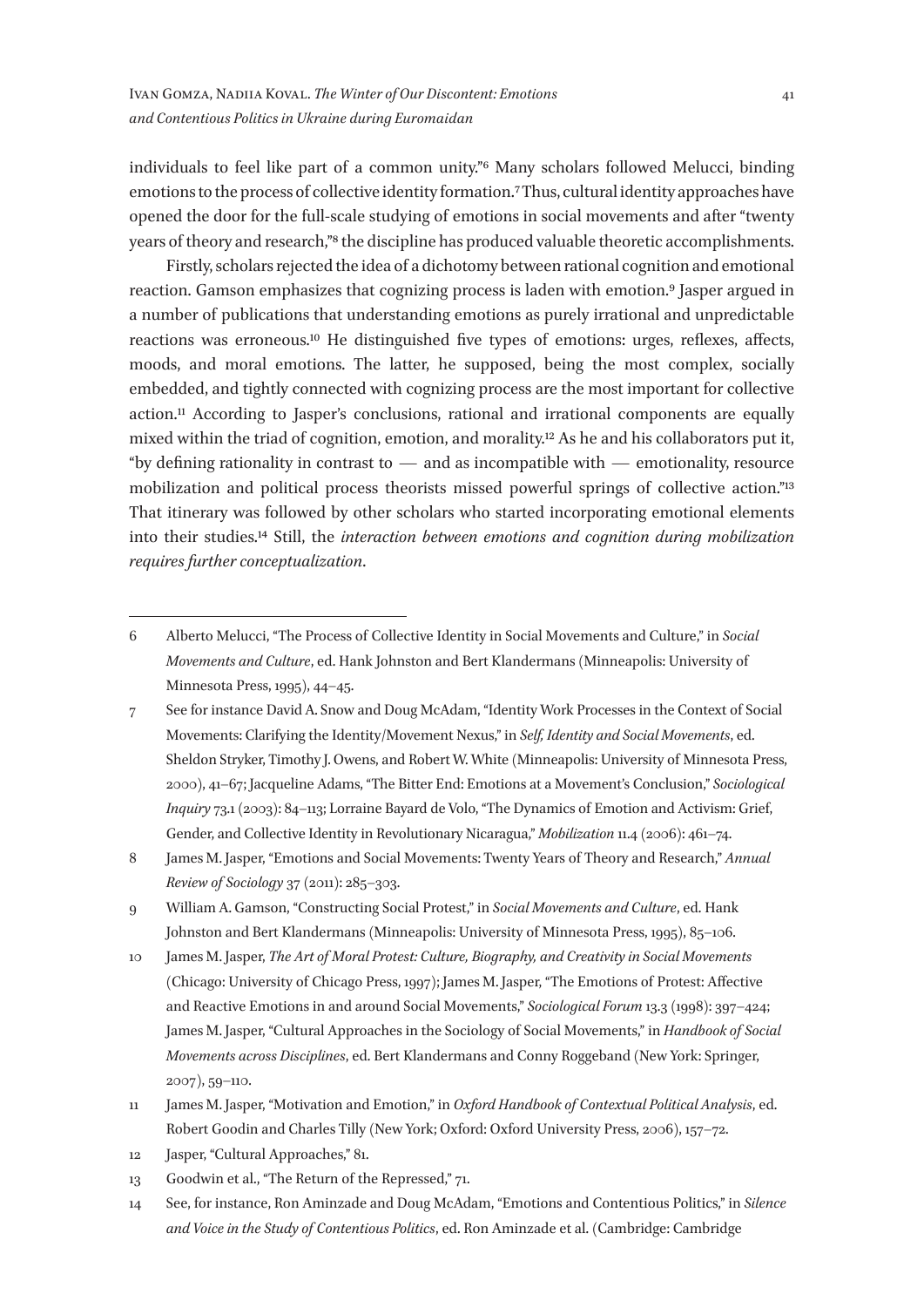Secondly, the reconsideration of emotions in social movements contributed to a more realistic understanding of mobilization mechanisms. Prior to the re-incorporation of emotions into the scholars' research kit, the mobilization was predominantly considered a networkeffect.15 However, a theoretical problem arose: how can movements gain support of people not incorporated into social movement networks? In order to resolve the problem, the notion of "moral shock" was introduced, with moral shock being understood as "an unexpected event or piece of information [which] raises such a sense of outrage in a person that she becomes inclined toward political action."<sup>16</sup> Yang used a similar concept of a critical emotional event,<sup>17</sup> although the denomination "moral shock" prevails in the scholarly literature. A person being exposed to some revolting materials like pictures of tortured animals<sup>18</sup> or violations of fundamental international laws19 is inclined to the spontaneous creation of emotional bounds with the affected subject and may experience vivid emotions like shame or anger that are significantly important for mobilization.20 Hence, mobilization through moral shock is not a consequence of network-inclusion but an effect of emotional dynamics.

Moral shocks are basic components of radicalization because sympathetic, yet rather passive, individuals do mobilize after traumatizing events and violent emotions, especially in cases of political extremism: "Chechen Black Widows are described as seeking revenge against Russians for their own experience of rape or for the deaths of their menfolk. Tamil Tigers of the suicide brigades […] are often described as survivors of Sinhalese atrocities."21 This model of radicalization implies that the person had already possessed some characteristics,

- 16 Jasper, "The Emotions of Protest," 409.
- 17 Guobin Yang, "Emotional Events and the Transformation of Collective Action," in *Emotions and Social Movements*, ed. Helena Flam and Debra King (Abingdon: Routledge, 2005), 80.
- 18 James M. Jasper and Jane Poulsen, "Recruiting Strangers and Friends: Moral Shocks and Social Networks in Animal Rights and Anti-Nuclear Protests," *Social Problems* 42.4 (1995): 493–512.
- 19 Sharon Erickson Nepstad and Christian S. Smith, "The Social Structure of Moral Outrage in Recruitment to the U. S. Central America Peace Movement," in *Passionate Politics: Emotions and Social Movements*, ed. Jeff Goodwin, James M. Jasper, and Francesca Polletta (Chicago: University of Chicago Press, 2001), 158–74.
- 20 Hyojoung Kim, "Shame, Anger, and Love in Collective Action: Emotional Consequences of Suicide Protest in South Korea, 1991," *Mobilization* 7.2 (2002): 159–76; Martijn Van Zomeren, Russell Spears, Agneta H. Fischer, and Collin W. Leach, "Put Your Money Where Your Mouth Is! Explaining Collective Action Tendencies through Group-based Anger and Group Efficacy," *Journal of Personality and Social Psychology* 87.5 (2004): 649–64.
- 21 Clark McCauley and Sophia Moskalenko, "Mechanisms of Political Radicalization: Pathways toward Terrorism," *Terrorism and Political Violence* 20.3 (2008): 418.

University Press, 2001), 14–50; Sidney G. Tarrow, *Power in Movement* (Cambridge: Cambridge University Press, 2011).

<sup>15</sup> Aldon Morris, *The Origins of the Civil Rights Movement* (New York: Free Press, 1984); Robert V. Gould, "Multiple Networks and Mobilization in the Paris Commune," *American Sociological Review* 56.6 (1991): 716–29; Doug McAdam, and Ronnelle Paulsen, "Specifying the Relationship between Social Ties and Activism," *American Journal of Sociology* 99.3 (1993): 640–67.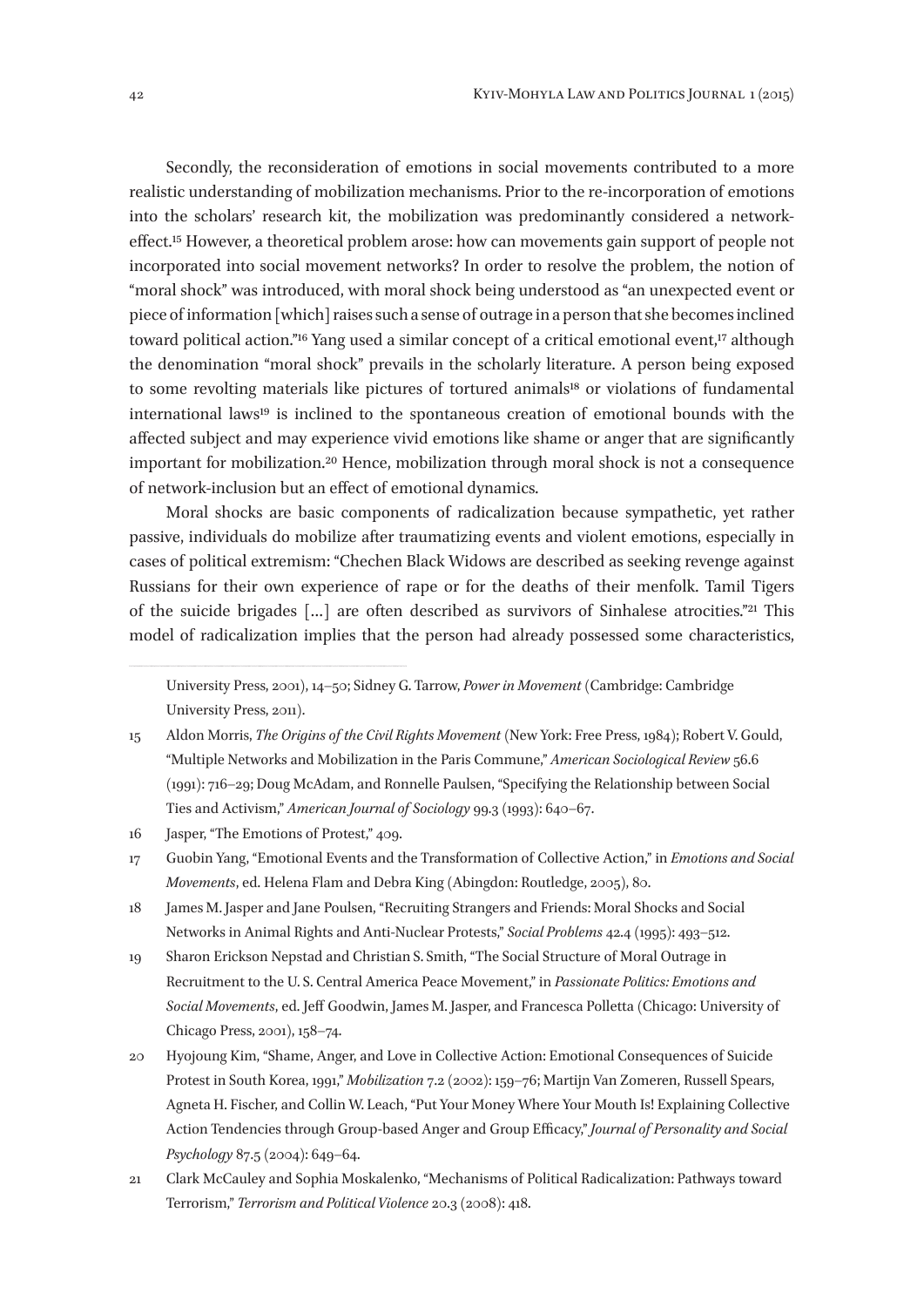being more sensitive to particular stimuli, more disposed to emotional reaction, and, therefore, more prone to consequent choices. This means that moral shocks are not "suddenly imposed grievances"22: they turn out to be (at least partially) mediated and constructed by preexisting principles, beliefs, and affective loyalties. Thus, emotional responses and collective action built upon them are contextually dependent variables.

The nature of this context, however, remains questionable. The hard-line structural approach claims that "individual or collective actors engage in social, i.e., power and status, relations with other actors, and one result of those interactions is emotion — in both actors."23 On the other hand, the context of emotional responses may be interpreted through the phenomenological tradition as predefined by a hierarchy of values particular to the actor. Nepstad and Smith introduced the notion of cognitive accessibility, implying that "the cultural and social values connected to a group identity may infuse this information with a sense of urgency and a compelling need to respond."24 Either structurally or phenomenologically, *a moral shock's context tends to be a central element of the mobilization through emotions and requires closer attention*.

Thirdly, bringing emotions back in has contributed to a better understanding of social movement dynamics. Overtly put by Eyerman, "the force of emotion is an essential part of what keeps a movement moving and its lack helps explain its decline."<sup>25</sup> Without "emotional" energy"26 the movement is unable to mobilize people and inspire them to face the adversary with determination. Sometimes participants get bored and quit the movement,<sup>27</sup> sometimes they are too disillusioned and depressed to participate further,<sup>28</sup> and sometimes they are unable to overcome limitations of "libidinal opportunity structure."29 On the other hand, properly used emotions help to surmount the free-rider problem and bring satisfaction with collective action and belonging to something bigger than an individual self.30

<sup>22</sup> Edward J. Walsh, "Resource Mobilization and Citizen Protest in Communities around Three Mile Island," *Social Problems* 29.1 (1981): 121.

<sup>23</sup> Theodore D. Kemper, "A Structural Approach to Social Movement Emotions," in *Passionate Politics: Emotions and Social Movements*, ed. Jeff Goodwin, James M. Jasper, and Francesca Polletta (Chicago, Ill.: University of Chicago Press, 2001), 62.

<sup>24</sup> Nepstad and Smith, "The Social Structure," 166.

<sup>25</sup> Ron Eyerman, "How Social Movements Move: Emotions and Social Movements," in *Emotions and Social Movements*, ed. Helena Flam and Debra King (Abingdon: Routledge, 2005), 43.

<sup>26</sup> Randall Collins, "Social Movements and the Focus of Emotional Attention," in *Passionate Politics: Emotions and Social Movements*, ed. Jeff Goodwin, James M. Jasper, and Francesca Polletta (Chicago, Ill.: University of Chicago Press, 2001), 29.

<sup>27</sup> Aristide R. Zolberg, "Moments of Madness," *Politics and Society* 2 (1972): 183–207.

<sup>28</sup> Sidney G. Tarrow, "Old Movements in New Cycles of Protest: The Career of an Italian Religious Community," *International Social Movement Research* 1 (1988): 281–304.

<sup>29</sup> Jeff Goodwin, "The Libidinal Constitution of a High-Risk Social Movement: Affectual Ties and Solidarity in the Huk Rebellion, 1946 to 1954," *American Sociological Review* 62.1 (1997): 53–69.

<sup>30</sup> Compare: Jasper, *The Art of Moral Protest*, 22–29 and Elisabeth Jean Wood, "The Emotional Benefits of Insurgency in El Salvador," in *Passionate Politics: Emotions and Social Movements*, ed. Jeff Goodwin,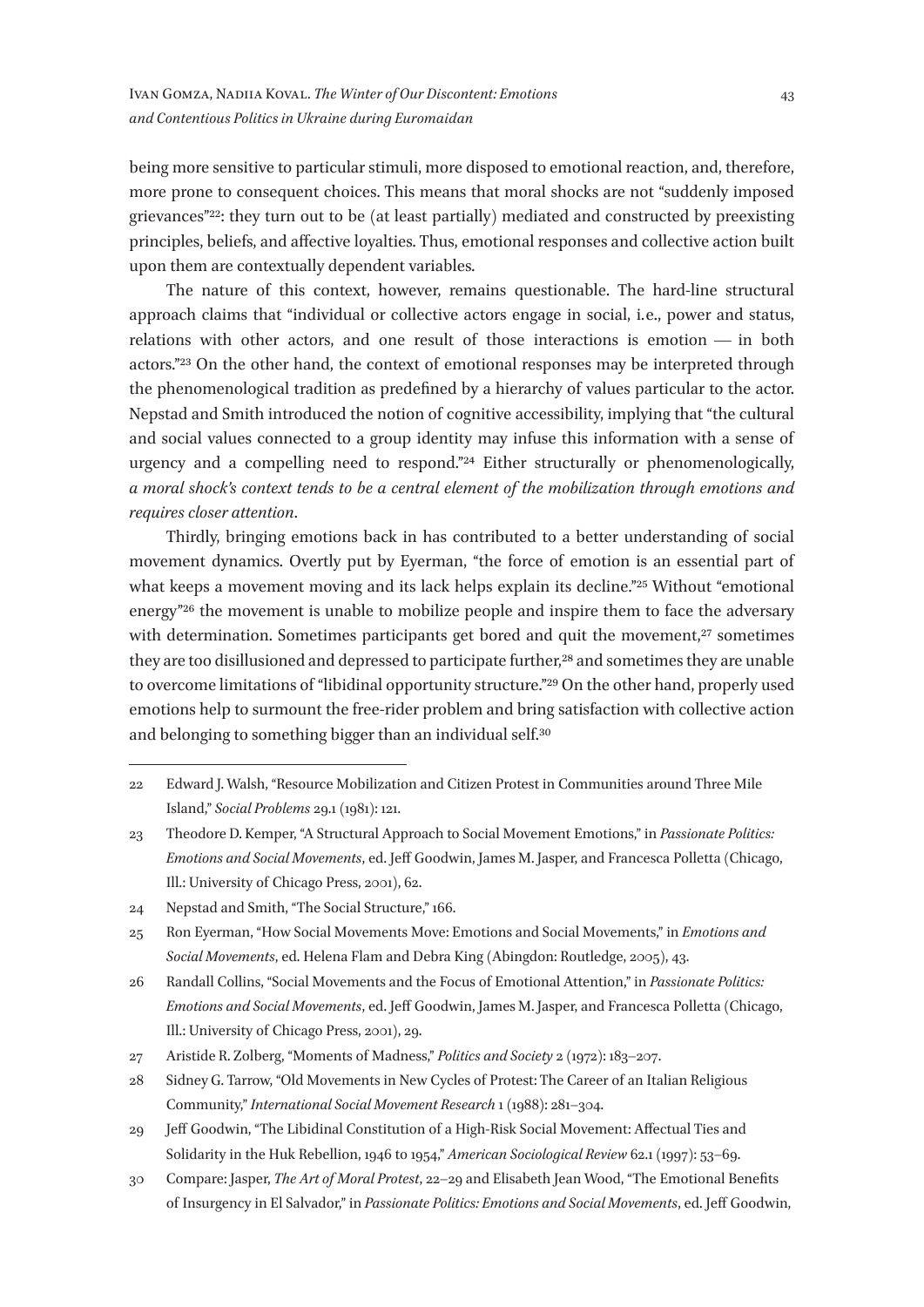Animated by emotions, social movements are also machines for producing new emotions. Given that any social conflict comprehends three parties (a movement, its antagonist and bystanders), generated emotions can also be differentiated. Participants may feel love to one another, revulsion towards the antagonists and the whole range of emotion towards bystanders. Flam concedes that positive emotions are shared within the collectivity, while negative emotions are directed towards the antagonist.31 The question, however, remains: *in which ways do positive emotions shared by participants and negative emotions projected outside contribute to movement progress and decline?*

Studies of emotions in social movements have taken a substantial step forward in the last twenty years. Still, three focal points requiring further investigations include: (1) the interaction of emotional and cognitive elements in contentious politics; (2) the contextuality of moral shocks; and (3) the role of emotional exchanges in movement dynamics. In following discussion, we explore all three focal points by examining contentious politics in Ukraine from November 2013 through part of January 2014.

#### **Methods**

We found qualitative methods as the most appropriate because our goal  $\sim$  to examine the role of emotions in contentious actions — was exploratory. The primary data collection method was 60 semi-structured personal interviews with protest participants, gathered and taperecorded in the Independence Square and its surroundings.

We interviewed both permanent residents of the protest camp and citizens participating during weekend mass-rallies. We did not detect significant differences in the emotions of the two groups. We randomly sampled the respondents, intentionally trying to question groups representing different sexes, ages, and social backgrounds.

We interviewed in Ukrainian or Russian, depending on interviewee's first choice. The questions were open-ended as we aimed to explore the participants' motives and attitudes. While we used an interview guide during each interview, we tried to build rapport with each respondent. Thus, our interviews were conversational. As a result, the questions' wording and ordering sometimes differed. We included several probes to guide respondents to desirable topics when they deviated from these topics.

Thus, virtually all respondents answered about the reasons for their participation; the emotional content of the mobilization; and their feelings towards their companions, the government, law enforcement agencies, and bystanders. The semi-structured interviews permitted us to observe the non-verbal indicators (emotional reactions and their range) that we considered useful for the study. We documented these indicators as field notes.

We began collecting data on 21 November 2013 and ended on 16 January 2014. After 16 January, the protest entered a more violent phase, resulting in considerable changes in emotional and cognitive perspectives, which require a separate study. Within this period,

James M. Jasper, and Francesca Polletta (Chicago, Ill.: University of Chicago Press, 2001), 272–73.

<sup>31</sup> Helena Flam, "Emotional Man. Part 1: The Emotional Man and the Problem of Collective Action," *International Sociology* 5.1 (1990): 39–56.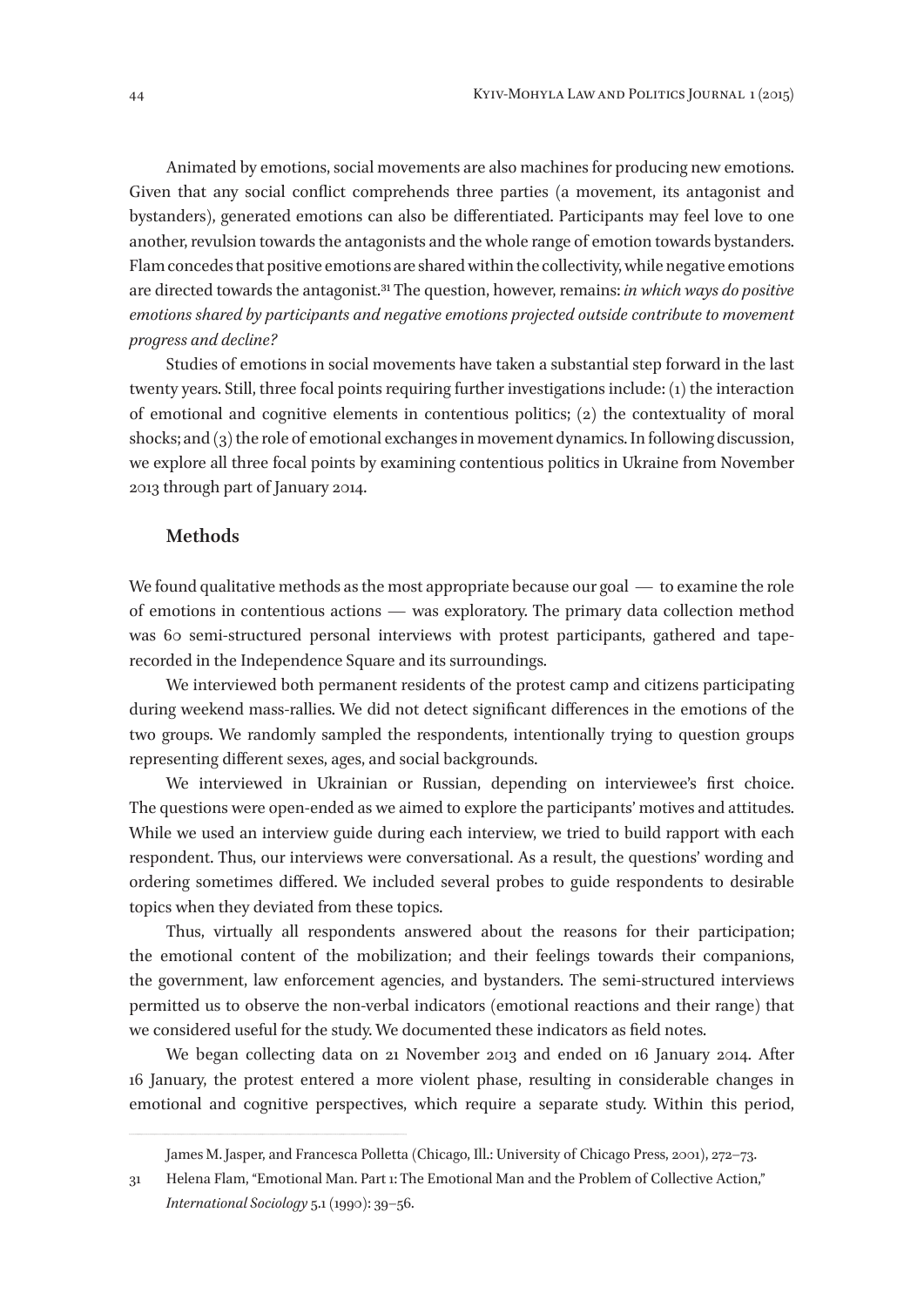we regularly tracked the observable emotional dynamics and the protest's emotional wave. In addition to interviews, we collected background information from messages exchanged by participants via social networks, leaflets and posters distributed by participants, newspapers, and polls conducted by sociological agencies. Though this article does not reflect all of this material, collecting it helped to formulate our hypotheses and enhance validity and reliability of results.

### **Moral Shocks and Mobilization**

#### *Social and Political Contexts of Euromaidan*

The presidency of Yanukovych, who was legitimately elected in 2010, was marked with numerous contention-prone events. Altering the Constitution in order to enhance presidential powers (September 2010), introducing highly contestable tax changes for small businesses (autumn 2010), jailing opposition leader Tymoshenko (August 2011), and changing the government composition to favor his closest counterparts (January 2013) compose, but do not exhaust, the long list of political and economic grievances. Still, none of these frustrations produced a largescale protest: the protests that occurred were only limited in scope and local, incomparable to the Orange Revolution of 2004. During the Yanukovych's rule "protests rarely gathered at least some thousands of participants, and [the] overwhelming majority of Ukraine's citizens were not involved in protest activity."32 According to a common idea, expressed by the media and expert community, Ukrainians had grown so disappointed with the unsatisfactory results of the Orange Revolution that large-scale, antigovernment collective actions were impossible.

The political opposition's inability to mobilize citizens was another important factor. Its limited influence on political life increased after the manipulated elections system gave Yanukovych an opportunity to control the parliament in late 2012. Moreover, Yanukovych's adoption of the rhetoric and practices of European integration, took a key set of ideas from the opposition, limiting them to populist appeals and excessive concentration on Tymoshenko's case. Yanukovych's perceived resolution on the European integration path and the slow adoption of EU-like legislation brought a kind of consensus to Ukrainian society. Many seemed eager to forgive Yanukovych his excesses in exchange for an eventually successful European integration. The months before the scheduled signing of the Association Agreement were characterized a "Golden Age of Yanukovych era,"33 which came to a very abrupt end.

On 21 November, the government announced the postponing of the Association Agreement signing. That evening, a few dozen people headed towards the Independence Square in Kyiv, protesting against this U-turn. In the following days, the number of protesters grew and a few universities declared a strike. The repertoire of this contention copied the successful repertoire

<sup>32</sup> Volodymyr Ishchenko, ed., *Protesty, peremohy i represii v Ukraini: resultaty monitorynhu 2011* [*Protests, Victories, and Repressions: Monitoring Results of 2011*] (Kyiv: Tsentr doslidzhennia suspilstva, 2012), 71.

<sup>33</sup> Oleksandr Sushko, "Vilniuskyi Rubikon : Kinets 'Zolotoho Viku' Yanukovycha," *[*"Rubicon at Vilnius: The End of Yanukovych's 'Golden Age',"] accessed February 10, 2014, http://blogs.korrespondent.net/ celebrities/blog/sasha5/a124360.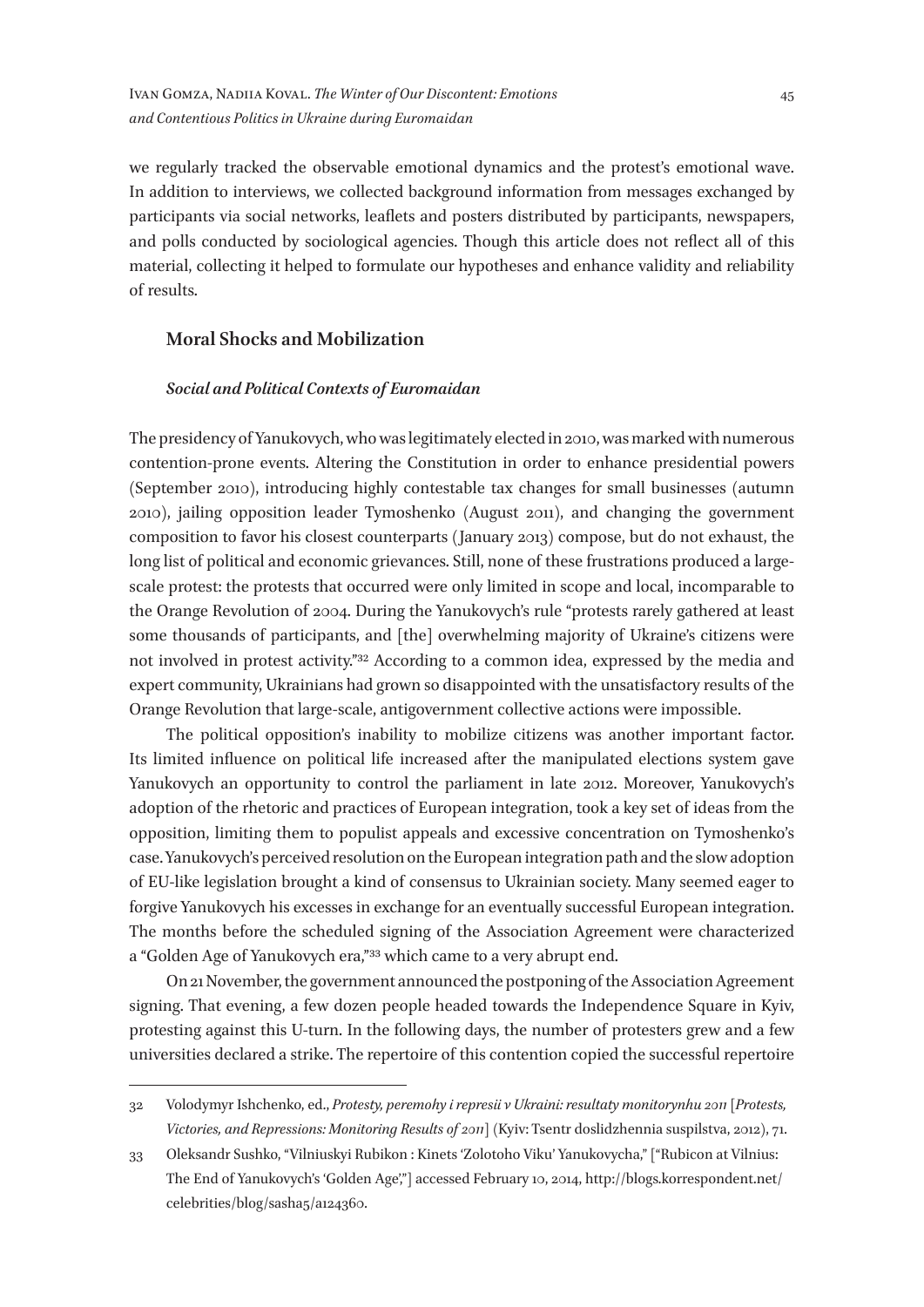of 2004: the most active demonstrators left their desks, occupied the Independence Square, holding the ground days and nights, while others joined them after labor hours.

On the night of November 30, riot police known in Ukraine as Berkut, attacked the encampment at the Independence Square and brutally beat the people, predominantly students, there. This outraged many citizens. On the first Sunday after the Berkut assault (1 December), an immense mass rally, uniting hundreds of thousands of participants, took place in Kyiv. Some of the participants occupied the city council building. Some, at this stage labeled as "provocateurs," tried to attack police cordons with grinder, chains and stones. More and more protesters arrived from the regions, enlarging the encampment at the Independence Square. After the next Sunday rally of 8 December, protesters, anticipating a new Berkut assault, started building barricades around the camp and organized self-defense units. The Berkut tried to remove barricades on the night of 11 December but drew back. Although the demonstrators put a new claim  $-$  to punish those who had planned and realized the brutality of 30 November  $-$  the regime preferred to wait until the people's fury evaporated. Despite all the calculations, the protest persisted.

Finally, the hard-liners within the ruling *élites* made a *faux pas*. On 16 January 2014, the Parliament passed harsh anti-protest acts through tremendous procedural violations, after which, a significant part of the protesters, persuaded of the futility of negotiations, adopted violent tactics. Hereafter, we limit our analysis to emotional content of the non-violent phase of the protest.

#### *Two Moral Shocks*

Given the underdevelopment of political parties' and social movements' networks in Ukraine, we argue that the contentious politics in November-December 2013 was enabled by emotions. Sociological data illustrates the shortcomings of the network paradigm in Euromaidan case: 92% of mass rallies participants did not belong to any political party or SMO. Moreover, describing the reasons of their mobilization, people referred to Yanukovych's refusal to sign the Association Agreement (53.5%), the cruel beating of demonstrators on November 30 (70%), and their general discontent, manifested in a belief in the need to change those in power (39%). Only  $5-7\%$  of people came to the Square because of the call of the opposition.<sup>34</sup> Our empirical data corroborates the pattern: an absolute majority cited the refusal to sign the Association Agreement, the Berkut's brutality or both events as the reason for their protest, only 2 persons referred to peer-pressure or a friend's invitation. This does not preclude the presence of social networks where ideas and resources were exchanged; rather, participation in these networks was insufficient for mobilization.

We distinguish the first (refusal-motivated) and the second (brutality-motivated) waves of mobilization. In this section, we argue that although participants in both waves experienced vivid emotions, these emotions differed significantly in their content. By examining and comparing two emotional contents we intend to prove that (1) both the refusal to sign the Association

<sup>34</sup> "Maidan‑2013: Khto stoit, chomu i za shcho?" ["Maidan‑2013: Who is Standing, Why, and for What?"] The Ilko Kucheriv Democratic Initiatives Foundation, accessed March 19, 2014, http://www.dif.org.ua/ ua/polls/2013-year/mogjorjghoeoj.htm.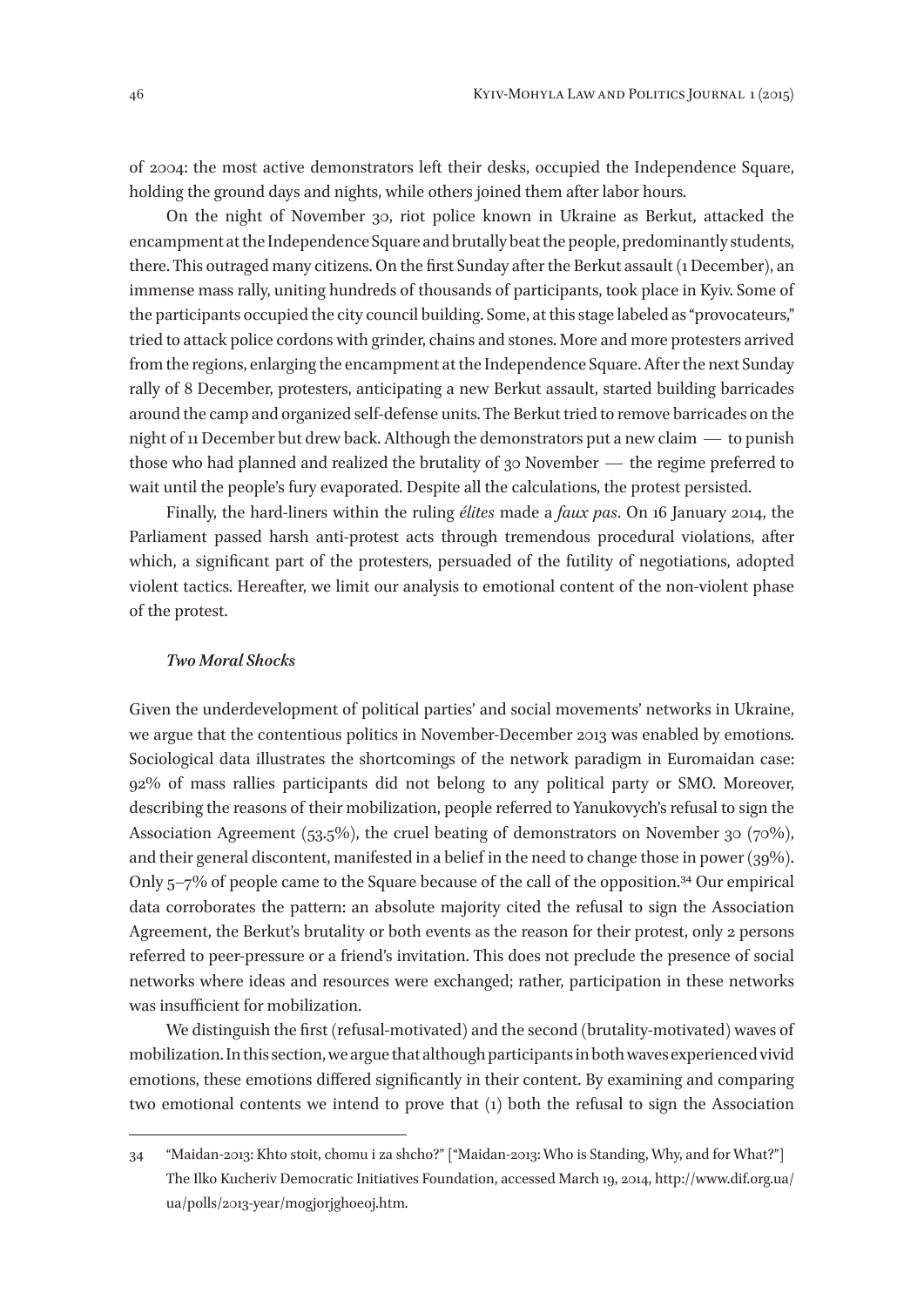Agreement and the Berkut's brutality caused moral shocks responsible for mobilization; (2) these shocks varied in their scale and scope; (3) and those differences were contextually dependent.

According to their responses, the first-wavers were the individuals who found the decision of the president to be arbitrary; they felt indignation, disappointment, and resentment; they believed that they were betrayed and demanded their opinion to be respected. Most of all, people were outraged by the suddenness of the reversal in public policy. The pro-European policy was planned and implemented over years but reversed in a week. The reaction of disbelief should be interpreted as a moral shock: there was an unexpected event that disturbed people emotionally and disposed them towards contentious politics. Initially, the response was neither planned nor well-coordinated: some outraged individuals responded to a journalist's spontaneous call to demonstrate distributed via Facebook. Later, the political opposition realized the opportunity and managed to organize a mass rally. Still, a driving force of this manifestation was the collective emotional *élan* of discontent over an "abduction of Europe," as it was later cleverly characterized.

The second group of demonstrators was mobilized a week later by a frequent source of moral shock — police brutality.<sup>35</sup> The second-wavers were individuals stunned and enraged by the Berkut's actions. People could not believe this had happened. Then, facing the evidence, they experienced anger, fury, and hate. Their responses were overtly emotional. An old man explained with overwhelming bitterness: "One cannot beat livestock the way the Berkut have beaten up human beings. It is never to be excused and it brought us here."36 Other respondents were even more fulminating: "God, they [the Berkut] have not simply forced the people out, they openly beat the children! When I saw it on the TV, my whole soul started shaking. I felt ire, inexpressible wrath! I had to come, I felt I had to, otherwise they will beat us up at every turn."37

The Berkut's brutality provoked emotional reactions much stronger in scale and scope than the refusal to sign the Association Agreement. Increases in scale meant that people began to interpret the situation more emotionally and experienced it more intensely. Some, predominantly women, confessed they wept bitterly as if they, themselves, had been bodily harmed by the Berkut; others were outraged by the lawlessness of the state and law enforcement agencies. They experienced disgust at the government and the president and even expressed the desire to get rid of both immediately. Thus, emotional content of the second wave evolved significantly.

The emotional content evolved into dramatic accounts, such as unverified reports about a young girl killed by the Berkut on 30 November, the government bringing armored personnel carriers and tanks closer to Kyiv, Russian Special Forces landing in Ukraine, and speculation about an imminent storming of the encampment or the declaration of a state of emergency. While the greater part of such information proved to be false, its circulation revealed the high level of emotional tension and the shared conviction that the regime was acting brutally and

<sup>35</sup> David Hess and Brian Martin, "Repression, Backfire, and the Theory of Transformative Events," *Mobilization* 11.2 (2006): 249–67.

<sup>36</sup> Interview № 12, December 8, 2013.

<sup>37</sup> Interview № 2, December 8, 2013.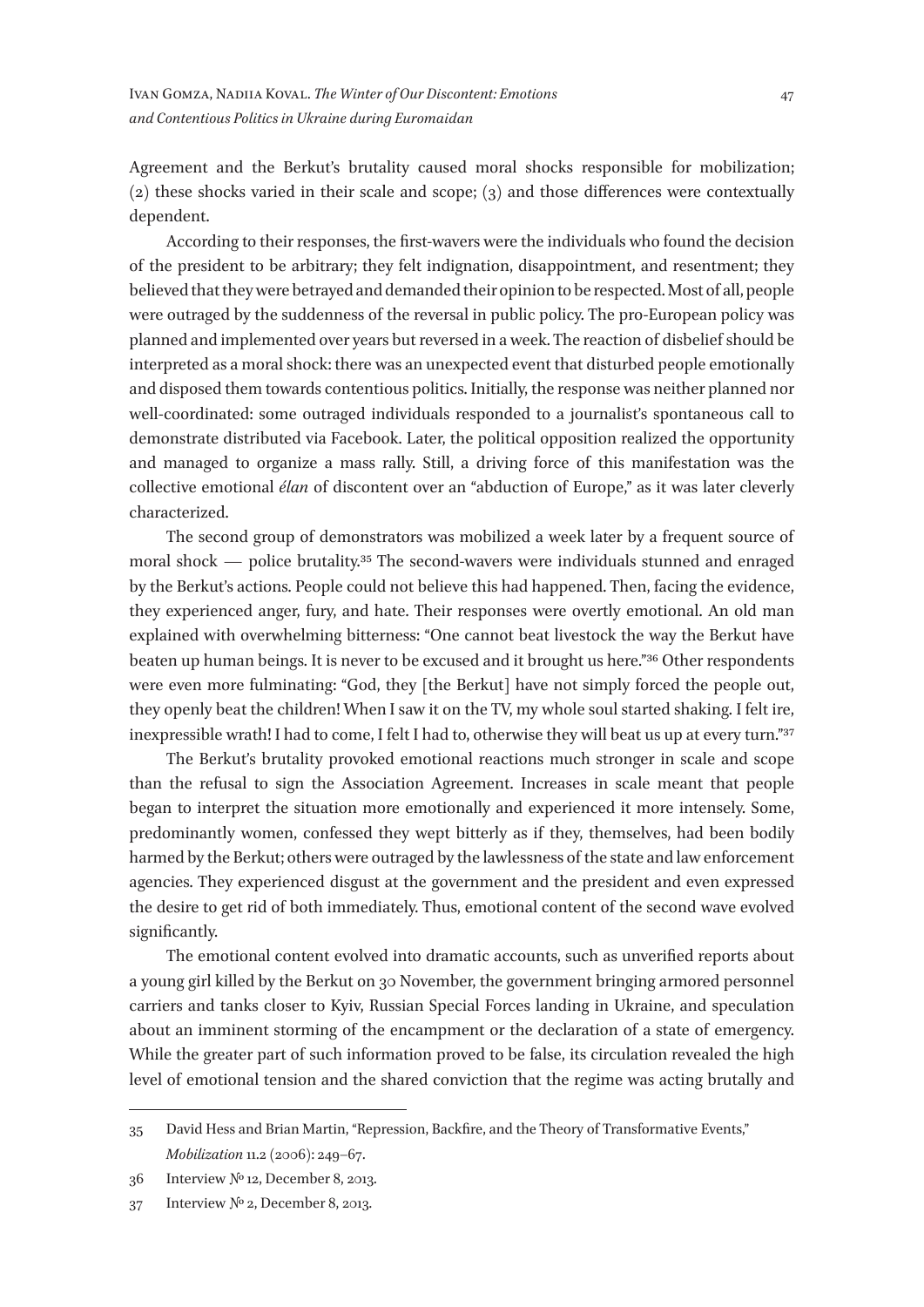could act at anytime. It explains the sense of insecurity experienced by virtually all of the respondents, a sense that was "especially acute in nighttime."38 This shared sense of insecurity led to the demonstrators erecting barricades and organizing special patrol units to guard these barricades after dark.

The growth in the scope of emotional reactions socially diffused responses to the events and eventually diffused participation in the protests. This social diffusion had two forms: individual and sector. Individual social diffusion means that individuals who had never considered even a slightest possibility of contentious actions entered the protest movement after experiencing strong emotional reactions. One participant's response provides a telling example of the mechanism: "Frankly, I do not care if we should be closer to Russia or to the EU. The politics, I do not understand it much. But it hurts that children were beaten up. Before, I had no intention to come here, now I have come and brought 9 more people with my minivan. I really wanted to come, and I was driven by unnatural anger, I dreamed about tearing into pieces those, who had given the order."<sup>39</sup> Another person explains: "Generally I am not interested in politics [...] but these days I went in the streets in order to protect our children and our future."40 These examples prove that emotional reactions, expressed either in the form of pure compassion for the innocent or as metaphorical leveling ("those beaten children are like mine"), reflect strong empathic bounds that converted bystanders into demonstrators. This mechanism of emotional mobilization is typical of a moral shock.

Sector social diffusion means that new segments of society were mobilized. Sociological studies of a mass rally on 8 December 2013 in Kyiv's city center reported over 500,000 participants representing different social strata and occupations. There were specialists (39.5%), students  $(13.2\%)$ , pensioners  $(9.4\%)$ , businesspersons  $(9.3\%)$ , managers  $(8\%)$ , and workers  $(6.7\%)$ <sup>11</sup> Such a mixed social structure differed from that of the first-wave (who were predominantly students and middle-class members) and showed that the sector diffusion, discussed by Tarrow,42 depends, among other, on emotional components.

Comparing the emotional content of both moral shocks, we found that emotional reactions to the Berkut's brutality were more primitive. First-wavers experienced highly intellectual reactions like offence, the indignation of citizens ignored by their government, or insult provoked by the lies of politicians. They were upset by the abruptly alternated "strategy of development of the country and the visions of its future."43 On the other hand, second-wavers were animated by more visceral feelings of disgust, anger, wrath, and fury. Although the sentiments of the first-

<sup>38</sup> Interview №  4, December 4, 2013.

<sup>39</sup> Interview № 1, December 4, 2013.

<sup>40</sup> Interview №  14, December 8, 2013.

<sup>41</sup> "Maidan-Mitynh i Maidan-Tabir: Skhozhe i vidminne," ["Maidan as a Mass-Rally and Maidan as a Camp: Similarities and Distinctions,"] The Ilko Kucheriv Democratic Initiatives Foundation, accessed March 19, 2014, http://www.dif.org.ua/ua/polls/2013-year/vjweojgvowerjoujgo.htm.

<sup>42</sup> Sidney G. Tarrow, "Cycles of Collective Action: Between Moments of Madness and the Repertoire of Contention," *Social Science History* 17.2 (1993): 284–86.

<sup>43</sup> Interview № 11, December 8, 2013.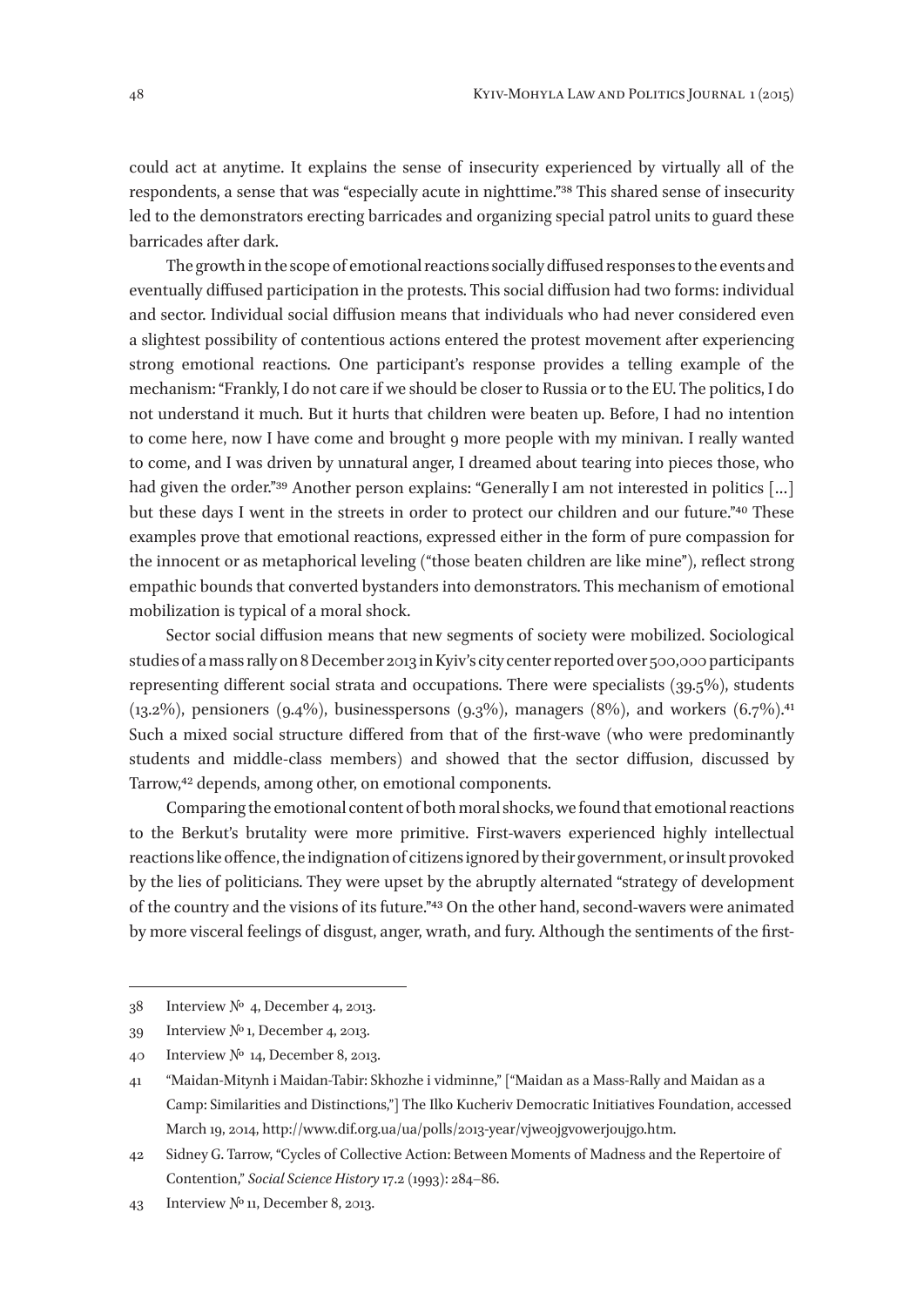wavers were considerably closer to "moral emotions,"<sup>44</sup> our argumentation is concurrent to that of Jasper. Being more primitive, the reflex-emotions were more effective as mobilizational stimuli, appealing not to people's convictions but to their empathy.

It is significant that many second-wavers were not able to precisely define their emotions and answered by describing their feelings. Still, they were confident while explaining the reasons they felt that way. It means that though emotionally disturbed, these participants were perfectly certain about the source of the disturbance. We argue that the combination of violent semi-conscientious emotions and clear understanding of the stimuli of these emotions is a mechanism of mobilization through a moral shock.

#### *Emotional Path Dependence*

If moral shock was crucial for the mobilization and diffusion of contention, why did only some individuals experience it? Why did not every Ukrainian citizen demonstrate his or her discontent? We argue that each event prone to provoke a moral shock resonates with an individual's political preferences, moral principles, social milieu values, and temperamental or psychological characteristics. Those elements compose a structure transmitting information about current events. As this structure filters information, individuals interpret it and react to it. We define the impact of this process as *emotional path dependence*.

Why did first-wavers experience moral shock, while the majority of their compatriots remained passive? Describing their emotions, first-wavers demonstrated a firm belief that adopting European norms and democratic values should change Ukraine for better. One participant stated: "I strongly support the event, which cherishes my hope that Ukraine will become a democratic state that respects human rights."<sup>45</sup> Others were upset with the government's lack of transparency and accountability or with its arbitrary behavior. These negatively resonated with the commitment to democratic values of the to-be-participants and laid the foundation of the emotional path dependence. Such a commitment explains why firstwaivers mostly represented a relatively small social sector of enthusiastic students or middleclass members. After all, democratic values are poorly implanted in large societal groups in Ukraine.

The moral shock caused by the Berkut's brutality was much more resonant. Describing their emotions, respondents spoke about their *astonishment*. One of them, highlighting the perceived abnormality of the Berkut's brutality, stated: "they acted as if possessed by an evil spirit."46 A plausible explanation of this bewilderment resides in Ukraine's historical experience: Ukrainians have rarely experienced brutal clashes with police, and, assuming that the police would not be brutal this time, people were prepared to respond with indifference. Yet, when they saw what had happened, their astonishment rapidly transformed into outrage. Arguably, in societies with a long and continuous tradition of governmental repression, police brutality has little resonance: it is less likely to provoke a moral shock when compared to societies

<sup>44</sup> Jasper, "Motivation and Emotion," 161.

<sup>45</sup> Interview №  30, December 11, 2013.

<sup>46</sup> Interview № 13, December 8, 2013.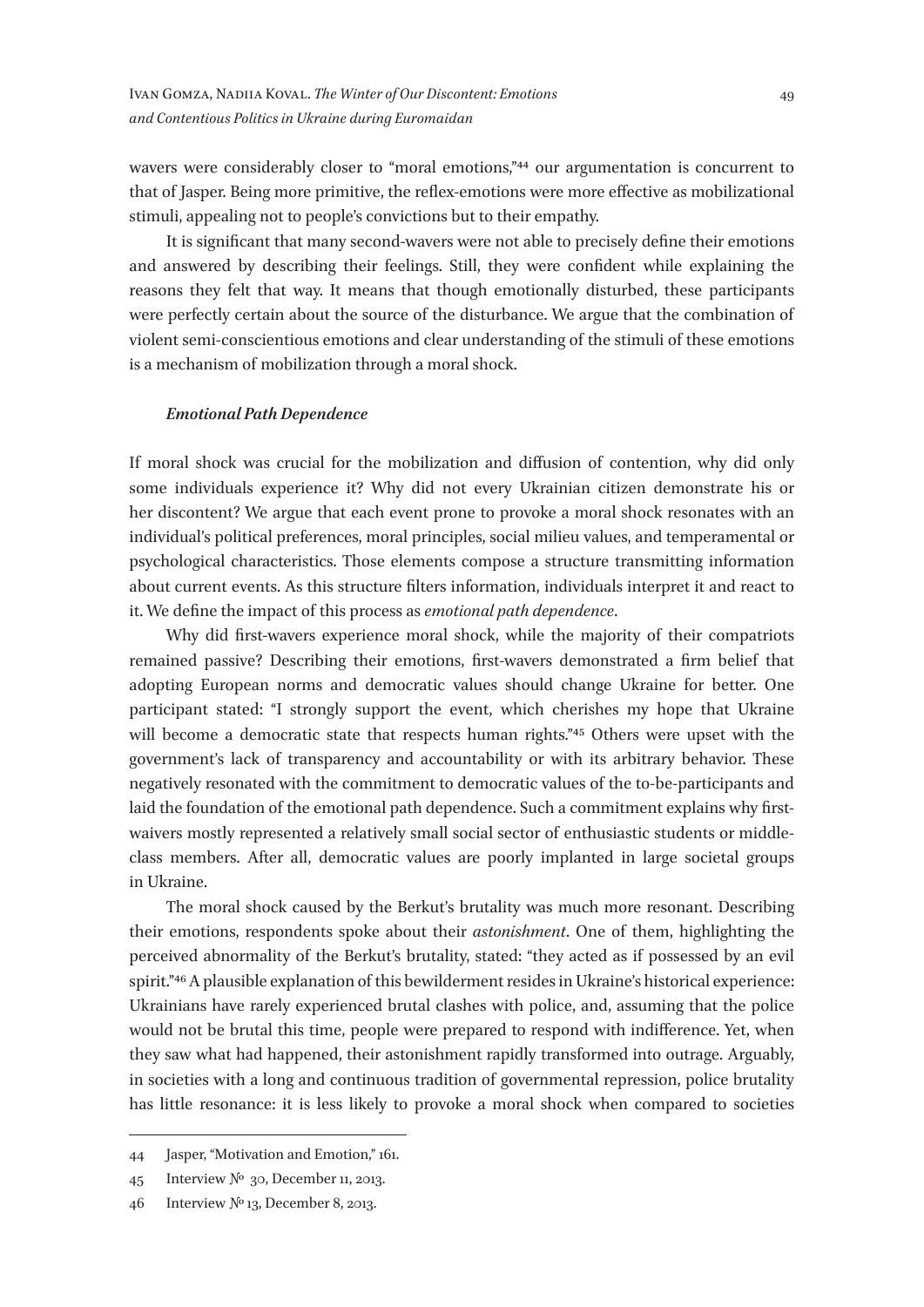without such experience. This suggests that the nature of moral shock is historically and culturally embedded.

Moreover, due to the Berkut's brutality, the image of "abduction of Europe" was substituted with a more bleak "Slaughter of the Innocents." Many respondents gave a strikingly similar explanation of the motive of their participation: they referred to the fact that "the children were beat up," even though most of the victims of the 30 November beatings were adults. Moreover, the answer was articulated not only by elderly people, but also by respondents in their twenties  $$ those who actually belonged in the same "child-age" category. The replication of the image and wording provoked more empathy and moved more people into protest movement. A senior lady told us: "Despite low wages I was paid, despite lie and humiliation I lived in, I accepted the situation. But I cannot tolerate the fact that they had acted so cruelly towards our dear youth."47 Another respondent uttered: "Those bastards, they are beating up our children! Most of us felt: something must be done in our country, but everyone, including myself, just waited. Well, here it is: they rounded up the students and that made me go in the street."48 The shock from the Berkut's brutality overlapped with the critical reception of the refusal to sign the Association Agreement, which made many respondents define both events as central for their mobilization: "I was not really affected by the question of European integration. Yes, I came, spent some time on Independence Square and went away. But then the students were beaten, and later there was that bloody battle at Bankova street. During both events plenty of people suffered, and I faced the cynical and violent nature of the regime, which left me no choice but to protest."49

Anger, fury, rage, and indignation were the most common emotions, but even experienced and described as sudden outbursts, they were not spontaneous. We found that at the bedrock of vivid emotional reaction was a critical reception of the Yanukovych regime. Many respondents willingly emphasized that they had been active during the Orange Revolution, and that since that time they permanently experienced negative emotions towards Yanukovych and his cronies. The people considered the regime ineffective, politically closed, and fraudulent. They disapproved of the regime before, but their frail emotions contributed insignificantly to a fullscale mobilization. The moral shocks resonated with their negative attitude to the political regime, and, with that attitude now amplified, mobilized them.

The correlation between moral shock and preexisting experience was also observed in other case studies, e.g., the animal-rights<sup>50</sup> and the U.S. Central America Peace Movement<sup>51</sup> recruitments. In the Ukrainian case, the claim that moral shock is emotionally path dependent is confirmed not only by positive mobilization cases, but also by negative ones. People who openly supported the regime experienced no outrage due to the police brutality and approved it as being lawful and necessary.52 The moral shock caused by police brutality is thus not a universal moral reaction; on the contrary, it is a component of emotional path dependence.

<sup>47</sup> Interview № 38, December 13, 2013.

<sup>48</sup> Interview № 5, December 4, 2013.

<sup>49</sup> Interview № 41, December 13, 2013.

<sup>50</sup> Jasper and Poulsen, "Recruiting Strangers and Friends," 503–05.

<sup>51</sup> Nepstad and Smith, "The Social Structure," 174.

<sup>52</sup> Maksym Yakovlev, "Maidan i antimaidan v sotsialnykh setiakh: Kharakteristiki interpretatsionnykh ramok," ["Maidan and Antimaidan in Social Networks: Some Features of Interpretational Frames,"]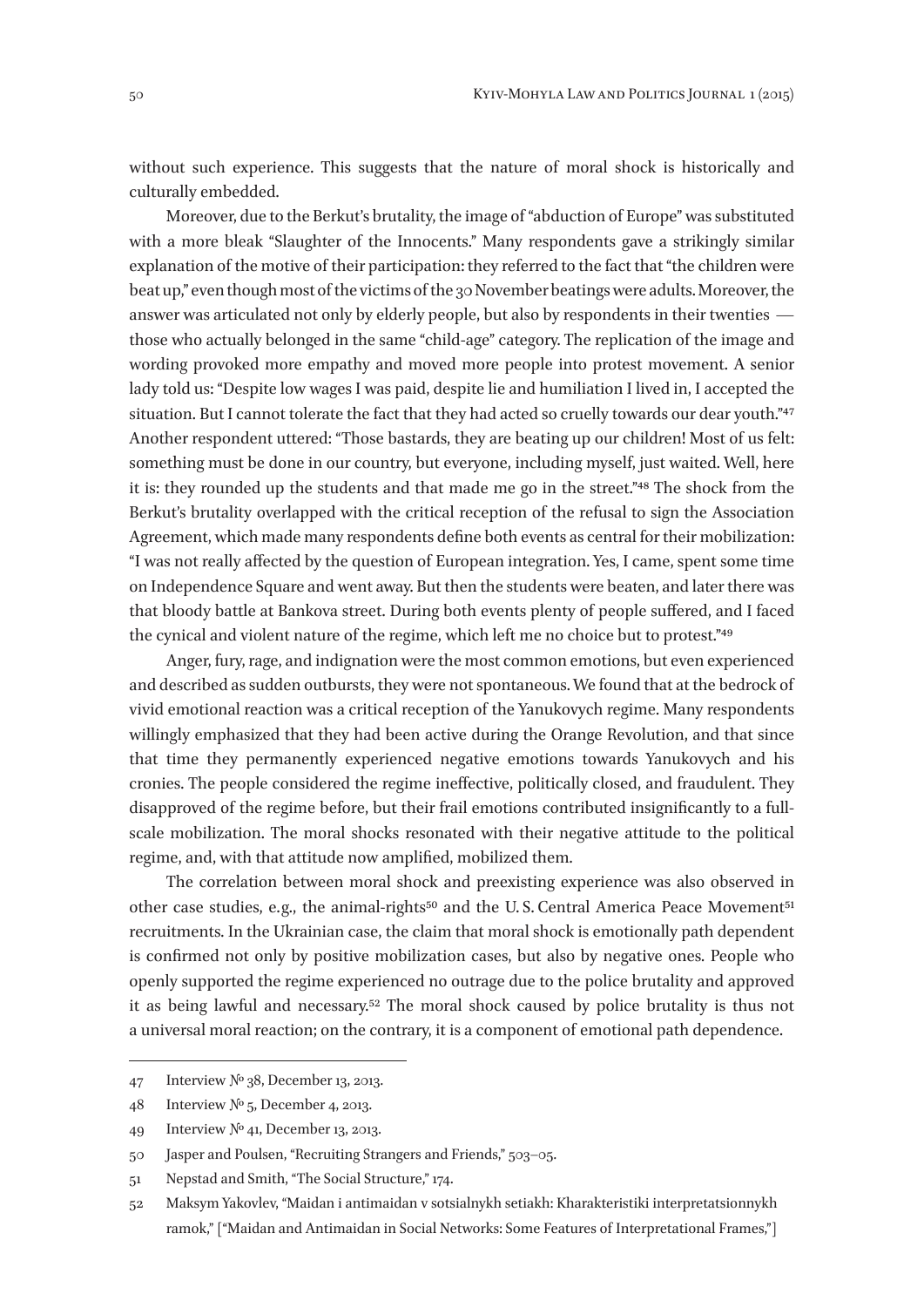Moral shocks are composite: negative emotions were built on some knowledge about Yanukovych regime and they were amplified by new information about regime's actions. This is a part of a "*knowledge → emotion*" mechanism. Simultaneously, emotions shape the cognitive functions: people mobilized by the Berkut's brutality interpreted negatively new information about regime policy. For instance, despite the sad state of Ukrainian economy, they blamed Yanukovych for visiting China with an economic agenda (17 December) and obtaining a loan from Russia. Thus, their cognitive horizons were framed by their emotional state, which is a part of "*emotion → knowledge*" mechanism. We argue that both mechanisms are prerequisite for a moral shock: emotions reinforce negative cognitive interpretations, while information perceived in a particular way reinforces emotional disturbance.

## **Collective Identity and "We"-widening**

Moral shock as a vivid cognitive-emotional reaction contributes considerably to a spontaneous mobilization. However, being transient, it is unable to sustain collective action. This function is realized through emotional exchanges resulting in creating group identities. In this section, we survey the emotional part of creating an imagined community of protesters through emotional exchanges with (1) the companions, (2) the antagonists, represented by the government and the police forces, and (3) the observers, represented by the passive bystanders. We will show that those emotional exchanges supplement the cognitive and emotional components with the third perquisite of durable mobilization through moral shock–morality.

#### *The Brotherhood of the Virtuous: Emotions towards Companions*

Because Euromaidan participants represented different regions, occupations, and cultural backgrounds, we identify the protest collective identity as *detached*, following Tilly's distinction between embedded and detached identities.53 We argue that, absent in routine social interaction, the detached collective identity requires a remarkable emotional input from all the participants. The emotionally charged environment within the Euromaidan confirms our hypothesis.

Unsurprisingly, feelings towards companions were extremely positive, be it admiration and respect,54 "warmth"55 or "love"56 towards the protest community. Experiencing powerful positive emotions, some individuals acquired personal confidence: they regained their "faith

- 53 Charles Tilly, *Contention and Democracy in Europe, 1650–2000* (New York: Cambridge University Press, 2004), 59.
- 54 Interview № 2, December 8, 2013; Interview № 42, December 16, 2013; Interview № 50, December 12, 2013.
- 55 Interview № 26, December 11, 2013; Interview № 28, December 11, 2013; Interview № 52, December 20, 2013.

*Forum noveishei vostochnoevropeiskoi istorii i kultury* 10.2 (2013): 74–83.

<sup>56</sup> Interview № 17, December 10, 2013; Interview № 26, December 11, 2013; Interview № 42, December 16, 2013; Interview № 48, December 20, 2013.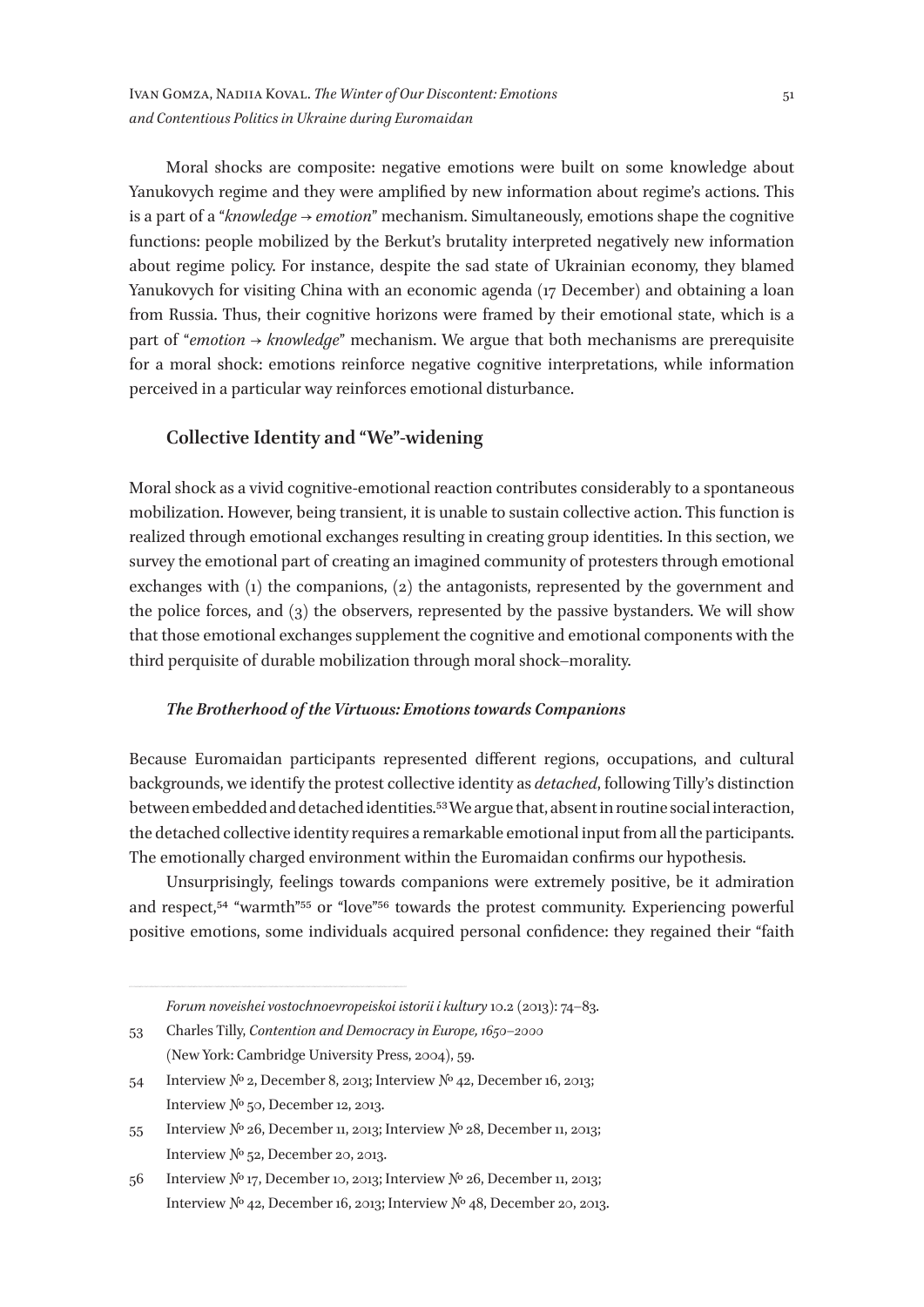in the future"57 and belief in their own "ability to make something joyful and life-asserting."58 Participants linked their positive emotions to their companions standing by their side, being overwhelmed with massive feeling of gratitude, which redoubled their own desire to help. A young man put this explicitly: "I feel that many people are much better than me and this makes me to do everything I can to help those people."59

Intense positive emotions contributed significantly to destroying social boundaries and bridging social space. A woman in an expensive coat, surrounded by dirty-looking men, stated that she had not seen anyone who would have irritated her,<sup>60</sup> which would be uncommon in other cases of social interaction. Positive emotions towards unknown, often dissimilar persons, significantly contributed to each individual's participation. The desire to feel unity with others brought people to the Independence Square repeatedly, which was directly stated by an older woman: "I like being here so much that I do not want to return home."61

As a result, feelings of sympathy, solidarity and unity dominated in our sample set. People felt "being among their own nation"62 and believed that the participants were "united not only physically, but mentally."63 The intense feeling of unity evolved to a feeling of true kinship, most often described in terms of "brotherhood." Lasting positive emotions towards the brothersparticipants contributed to delight in collective action: "I have never had such a stormy emotional experience — here everything is heated up by the atmosphere. People started to reach out for one another, and this makes me happy."64

Contributing to the creation of collective identity, emotions were intersected with cognitive factors. People felt happiness because they believed that Euromaidan proved their political convictions to be true. Many respondents said that collective action proved the prevalence of patriotism among Ukrainians, trying to conceptualize what was happening in the terms of the nation-building. For instance, an 18-year-old girl declared herself to be "seized by joy, because we have proven, that we are the Ukrainian nation, we are united, the East and the West."65 Another respondent explained: "I am proud of our nation. I feel pity for those who are cold here, but we all together defend the most precious what we have  $-$  our freedom, our state, our future."66 Many respondents also considered the Euromaidan a cradle of civic society; an example of unprecedented civic self-organization that would one day become the foundation for rebuilding the corrupted state from the scratches. People expressed pride for such an unexpected civic awakening and rationally grounded their desire to support it.

- 57 Interview № 55, December 21, 2013.
- 58 Interview № 22, December 10, 2013.
- 59 Interview № 36, December 12, 2013.
- 60 Interview № 10, December 8, 2013.
- 61 Interview № 38, December 13, 2013.
- 62 Interview № 27, December 11, 2013.
- 63 Interview № 37, December 13, 2013.
- 64 Interview № 6, December 4, 2013.
- 65 Interview № 7, December 4, 2013.
- 66 Interview № 50, December 20, 2013.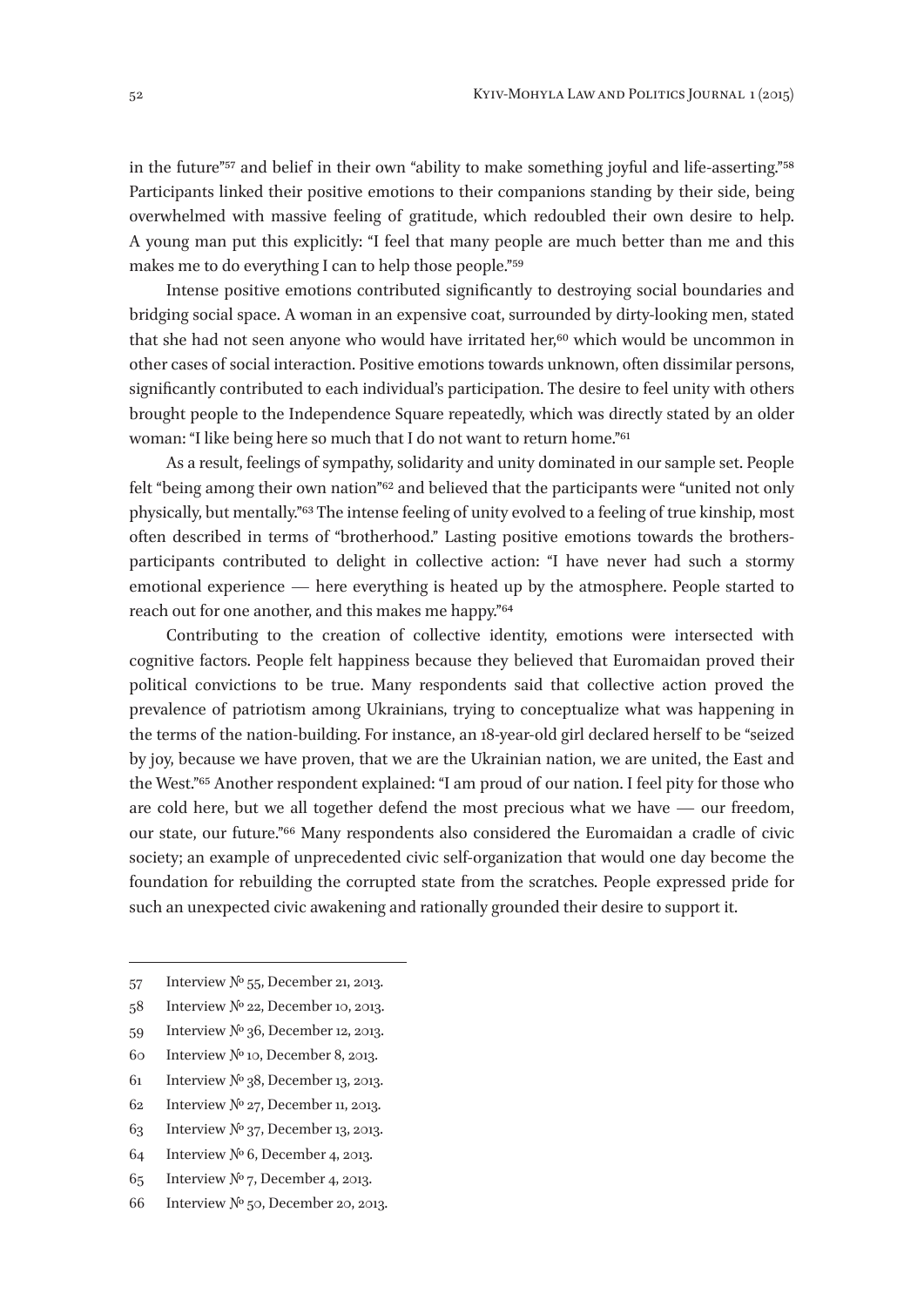Given the emotionally and cognitively recognized importance of the Euromaidan, people eulogized the collective action as well as its participants:

I am proud of my people, of their ability to self-organize, to assert their own righteousness. The entire world is watching us today and apprentices this with us. Similar actions will take place all around the world, and that is why they, in Russia and Belarus, are so afraid of us. I feel that history is being made here. Every evening on the Independence Square I feel that everyone who comes here tears down the mask of tiredness, contempt, disappointment, paralysis of the will — and revives his or her mind.67

Such pompous self-laudations are extreme manifestations of the collective identity, constructed upon the confidence in the righteousness of the cause. The people in Independence Square had no doubt that they were acting according to pure moral requirements. Positive emotions experienced towards companions were a form of appreciation of the common case. Admiration, respect, love, solidarity, and gratitude destroyed the social boundaries between the participants, simultaneously erecting a new boundary between "us" and "them." Moreover, considering the collective action to be the purest stockpile of civic virtues, demonstrators started viewing protest participation as a *moral obligation* of every citizen.

Attributing morality to their actions, participants stepped forward in sustaining contentious action. A moral shock is an individual reaction to some repulsive event. Neither its emotional nor its cognitive component fulfill the requirement of universality: both are too immersed in a private universe of beliefs and values. Moreover, emotions are often treated as "irrational"; thus, people find it both difficult and useless to ground their claims by emotions. But resorting to morality makes any claims virtually universal and perfectly legitimate. Besides, it produces a particular emotional exchange with the broader public: those who ignore or impede it are described as *immoral* persons. The attitude and sentiments towards the antagonist are revealing in this respect.

#### *Emotions towards the Antagonist: Constructing the Enemy, Wiping out the Ambiguity*

Two moral shocks produced two types of antagonists: the government (including the president) and the police. The nature of the first moral shock made the contentious politics anti-governmental *ab initio*. Additionally, the majority of second-wavers blamed and rejected the "criminal regime that gave orders to beat children."68 Some respondents simply stated that government's "time to quit has come"69 or "we need to take rubbish out of the house."70 Other respondents exposed anger, distrust, and indignation. In both cases, the government was

<sup>67</sup> Interview № 33, December 12, 2013.

<sup>68</sup> Interview № 3, December 4, 2013.

<sup>69</sup> Interview № 4, December 4, 2013.

<sup>70</sup> Interview № 5, December 4, 2013.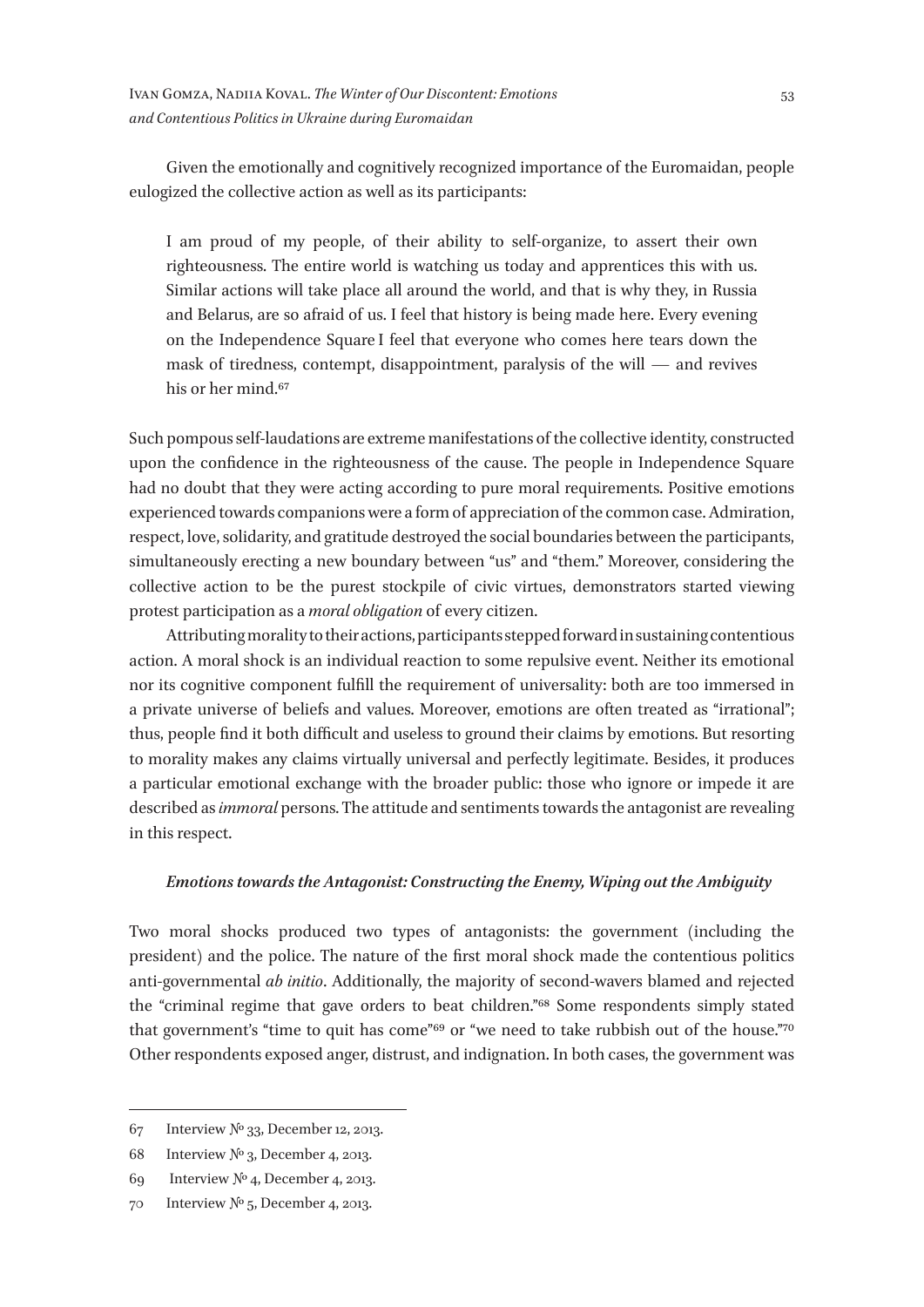considered an illegitimate political actor, "a mob of bandits"71 making "the state to live according to the rules of thieves."72

The personality of the president stirred up an even less dissimulated feeling of discontent. For the participants he was the avatar of everything bad that was happening in Ukraine. The range of negative reactions was very wide: people spoke of contempt, disgust, disappointment, hate, shame, disdain, distrust, disrespect. Respondents were quite creative in inventing aggressive and degrading characteristics: "corrupt cattle,"73 "paltry fellow,"74 "backboneless, brainless puppet,"75 "monster of cruelty,"76 "thief that cannot connect two words together"77 or "a piece of shit that considers itself to be a bullet."78 The common idea was that the current president was so corrupt and immoral that he should quit his post in any way possible: some respondents openly wished his death. Thus, the emotional and moral boundary between "us" (good and law-abiding citizens) and "them" (the gang of criminals encroaching political power) reinforced the collective identity of protest participants.

This boundary, however, tended to be more transparent when the respondents described their feelings toward law-enforcement agencies. On the one hand, the Berkut's brutality was the main reason of the second moral shock and, consequently, it provoked negative, strong, and simple feelings: rage, fury, and hate. Some treated the Berkut's brutality as an act incompatible with officer's honor or even as the personal offence: an old man claimed that "they have trampled on my feelings."79 Moreover, the imagery of the "Slaughter of Innocents" complicated the emotional content, branding the Berkut as an actor who violated the basic societal rule and became morally unacceptable. For this reason, respondents also experienced complicated moral emotions of indignation, contempt, disgust, offence, and disappointment. Associating the Berkut with absolute evil also involved dehumanization: respondents were constantly underlining the inadequateness of the troops, i. e. bestiality, inhuman cruelty, "ungrounded desire of aggression lurking in their red eyes."80 Such an emotional content provoked willingness to eradicate the unit — either institutionally, as "a criminal organization that has to be disbanded"<sup>81</sup> or even physically: one respondent urged that "we need to castrate them, because they must not procreate"<sup>82</sup> and another called for "burn[ing] the crap."<sup>83</sup>

- 71 Interview № 30, December 11, 2013.
- 72 Interview № 19, December 10, 2013.
- 73 Interview № 2, December 4, 2013.
- 74 Interview № 6, December 4, 2013.
- 75 Interview № 30, December 11, 2013.
- 76 Interview № 38, December 13, 2013.
- 77 Interview № 44, December 19, 2013.
- 78 Interview № 22, December 10, 2013.
- 79 Interview № 20, December 10, 2013.
- 80 Interview № 8, December 6, 2013.
- 81 Interview № 54, December 21, 2013.
- 82 Interview № 57, December 24, 2013.
- 83 Interview № 5, December 4, 2013.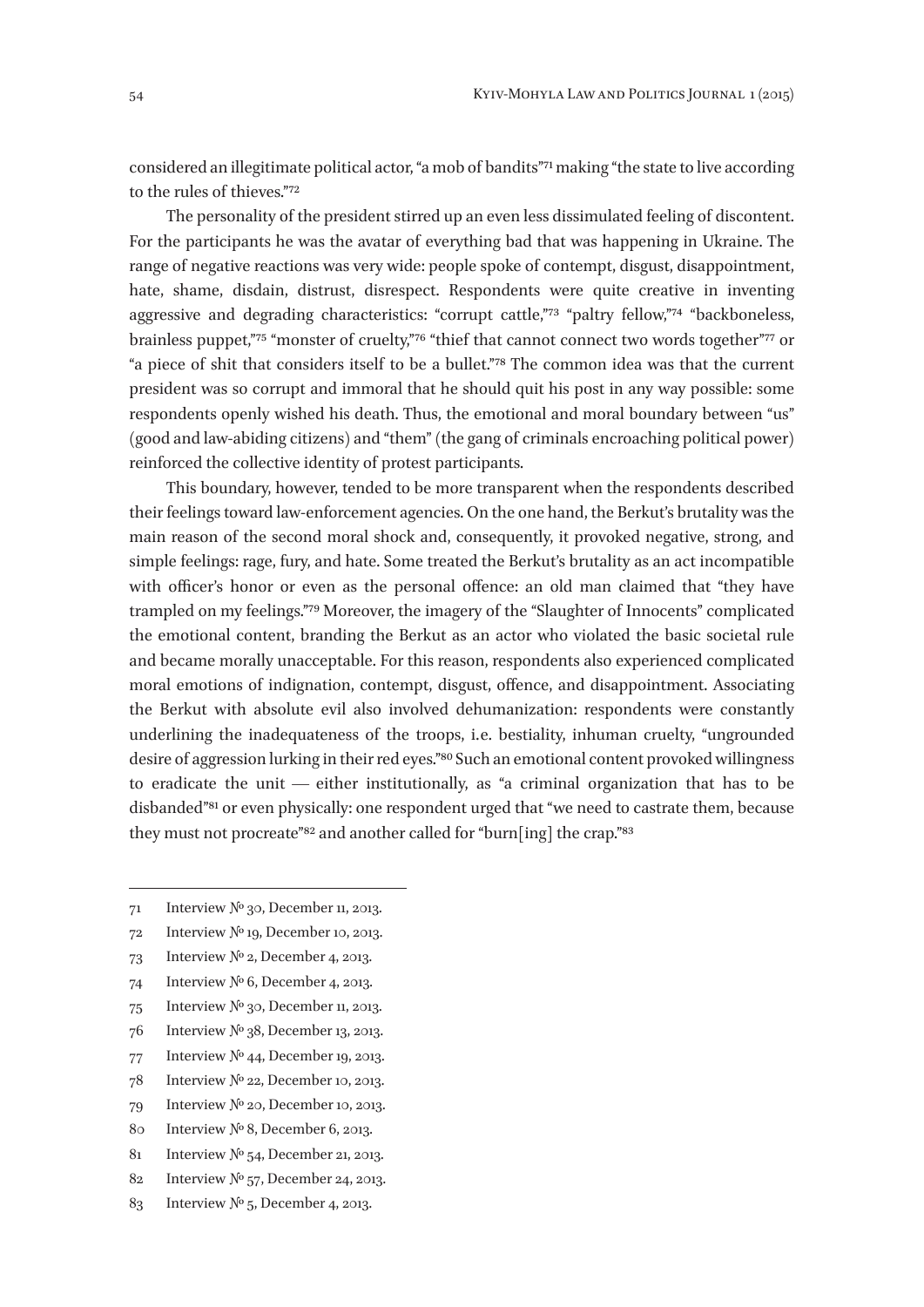On the other hand, a significant number of respondents confessed their emotional ambiguity towards the law-enforcement agencies. Though blaming the Berkut for its cruelty, they placed responsibility for the brutality on the regime, speaking of police officers as "also defenseless against our state, represented by the president."84 Consequently, people explained the actions of the Berkut with the obligation to obey the orders — they felt some pity, understanding that the police were acting under pressure and risked losing their job in case of disobedience, treating them as the hostages of their profession.

An even more pronounced pattern of ambiguity was observed in emotional reactions to the regular police. Most reactions were negative, consisting of disgust, contempt, disrespect, caution, and shame. Still, the hate was not as violent as in the case of the Berkut. Many respondents shared the view that not all the people wearing uniforms were villains. They treated the police with compassion and pity, trying to find some commonality between them and the protesters: "they are used as cannon fodder,"85 "they stand here against their own free will and protect things they do not like themselves,"86 "they obey to the orders of the government, but probably they are the same people as we are."87

This ambiguity reached its apogee when the "beaten children" imagery found its unexpected reflection in the relation to the 17- to 19-year-old conscripts of the Interior Troops serving as the first row of a human shield posted around governmental buildings. The image of unarmed, defenseless "children" of the Interior Troops suffering through several hours of angry attacks with a grinder, chains and stones during the storming of the Presidential Administration on 1 December (while armed Berkut stayed in the rear), further blurred the frontier between "us" and "them." And, for a short period, this even called into question the sense of moral righteousness experienced by our informants. The radicals beating these "children" were initially called "provocateurs," although the final responsibility for covering with "children" was placed on the government. One respondent fulminated: "They made those children keep the defense in the cold, stand in the frost! God, that's insane! That's an atrocity: you cannot call those who put the guys to stand in the frost humans!"88

We believe that ambivalent emotional reaction towards law-enforcement agencies reflects the dynamics of contentious politics. Protest participants considered themselves as people acting according to the law: they went into the streets because the government has ignored the wishes of citizens and used force against a non-violent mass rally. It was the government and the president themselves who acted unlawfully and who, according to widespread opinion, represented criminal elements. Therefore, people initially considered law-enforcement agencies as a potential ally that could help during the confrontation with non-law-abiding actors. Some respondents expressed the hope that "at least one detachment commander will order his men to defend the people with their shields,"89 because police "should stand by the side of

- 85 Interview № 5, December 4, 2013.
- 86 Interview № 8, December 6, 2013.
- 87 Interview № 50, December 20, 2013.
- 88 Interview № 38, December 13, 2013.
- 89 Interview № 37, December 13, 2013.

<sup>84</sup> Interview № 37, December 13, 2013.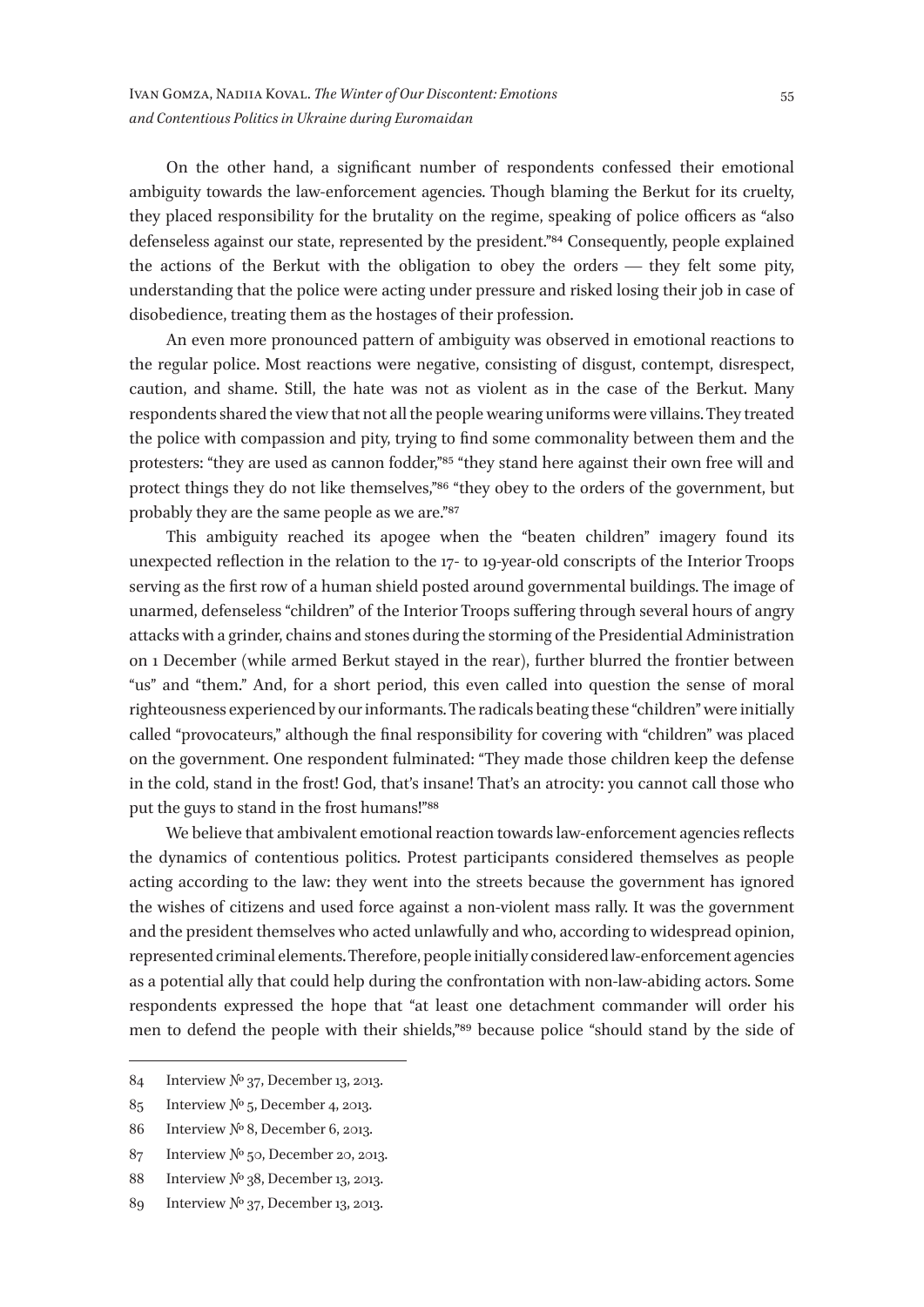the ordinary people, not on the side of the convict."90 The sentiments of pity and compassion towards the police communicated the willingness of our informants to accept the antagonist as potential "us." For this reason, the boundary cutting "the police" and "the people" remained transparent for some time. In this first phase, the practice of feeding the police or bringing them hot beverages was quite widespread.

Still, as with the course of contentious politics law-enforcement agencies continued to be loyal to the regime, and as the hopes of police allying with the people vanished, the differences between good and bad police, between the police as a whole and the government, blurred. As the conflict went on and the government became more and more delegitimized in the eyes of protesters, the emotions towards both became more and more coherent: the police were simple defenders of "the Gang" against whom the use of the stones and Molotov cocktails became fully acceptable.

#### *Bystanders between Rejection and Tutelage*

The silent majority of bystanders occupied much of the imagination of our respondents, who not only reported their emotional relations, but also tried to classify the bystanders and invent some mechanisms of involving them in the protest. Though some respondents professed respect of a different point of view, generally the relation to the bystanders was far less detached. Perceiving Euromaidan as the fight between the moral and the unmoral, participants were eager to fight for souls of those who did not join their ranks.

Numerous respondents expressed their hope that there were many supporters who could not join the protests because of problems at the workplace, their desire not to close their business, or family problems. These were considered as a rear, helping the protest in other ways, e. g., by sending money, or as a reserve that would surely join later. Sometimes those bystanders who expressed verbal support but refrained from active participation were considered cowards (as one man put it metaphorically: "I would not share a foxhole with such people"91) or as infused with "passivity and philistinism."92 Nevertheless, the hope to widen the protest base persisted.

At the same time, a *conscious* passive or spectator position met extreme disapproval; many respondents signalized surprise, incomprehension and offence about it. Given that participants considered themselves righteous citizens protecting their rights and the fact that they often thought about contentious actions as a moral obligation, it was unbelievable and inadmissible to them that others could ignore the Euromaidan. Respondents confessed "feeling rage toward those who are indifferent to us"93 and "being irritated by people who live in shit and cherish this shit."94

We argue that negative emotions experienced towards bystanders were a consequence of collective identity formation that erected a boundary between the "virtuous us" and the

<sup>90</sup> Interview № 9, December 6, 2013.

<sup>91</sup> Interview № 4, December 4, 2013.

<sup>92</sup> Interview № 31, December 11, 2013.

<sup>93</sup> Interview № 6, December 4, 2013.

<sup>94</sup> Interview № 25, December 10, 2013.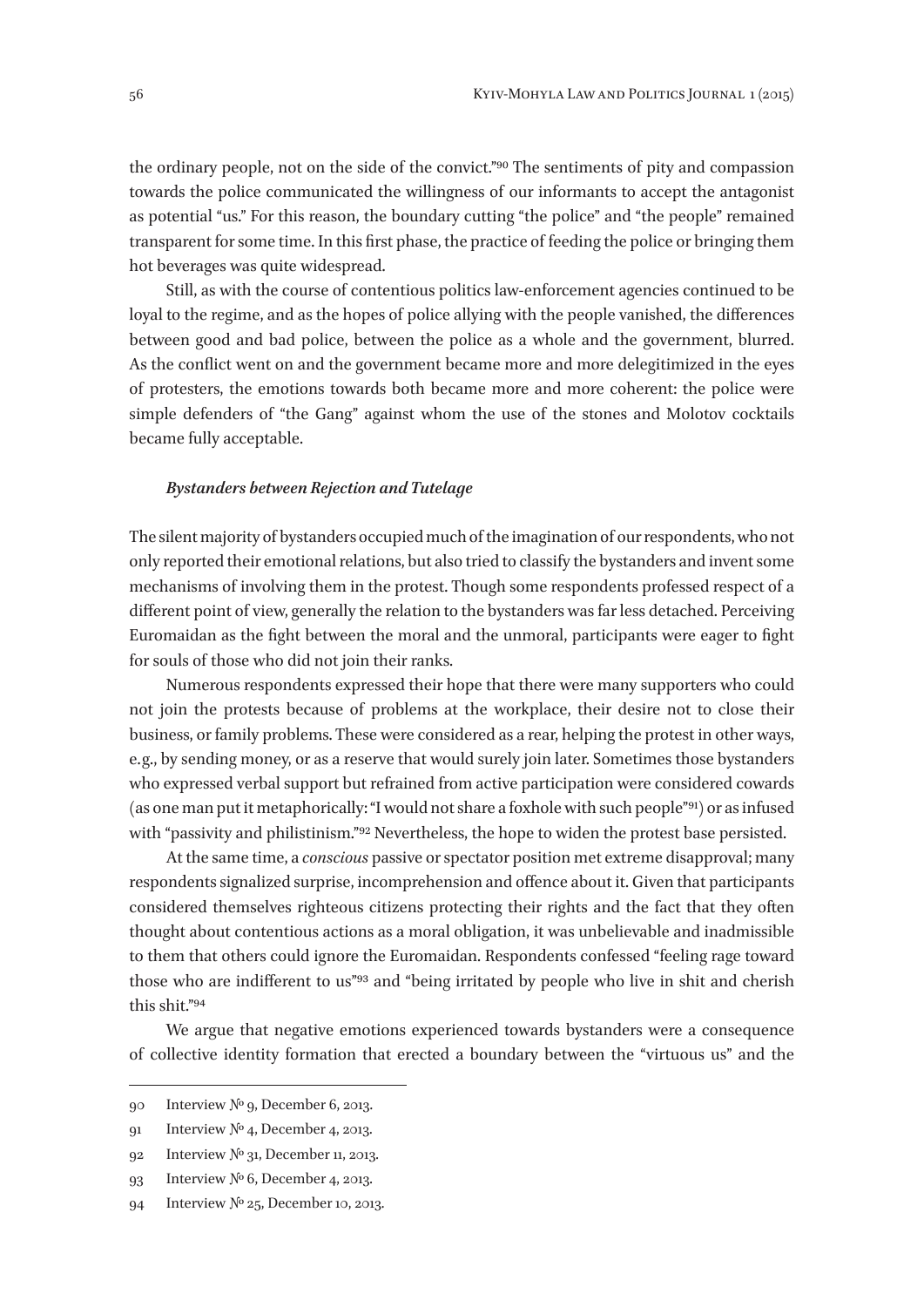"wicked them." This was the same emotional mechanism that contrasted protest participants and governmental *élites* and helped to sustain emotional tonus of contentious actors. Bystanders were often blamed for moral inferiority that was reflected in many degrading personal characterizations like "spineless, lacking in character and not deserving to live in a better country,"95 "amoebae who do not want to influence their fate,"96 "a category with the slave world-view"97 or even "an empty place in society."98

On the other hand, unlike *élites*, the bystanders were not rejected completely. There was a hope that one day they might join the contentious collective action. Therefore, the identity boundary did not cut off bystanders; it just highlighted their "otherness." In this respect, the attitude towards them was similar to those towards the police, but with a significant difference: the police were considered a powerful and autonomous actor that could become an ally. Thus, protesters felt a mix of fear and respect, distrust and expectation. Bystanders, on the other hand, were viewed as dependent and weak persons, unable to act unassisted and incapable of clear judgments, and as *minors* assisting an important event without fully realizing its significance.

This explains why bystanders were constantly blamed for not knowing and not understanding the history, the seriousness of the situation, and the consequences of the events. They were also depicted as individuals without will and readiness to struggle, as victims of the false information circulating in the media. As one of the respondents put it, "I think that part of these people has just lost hope that it is still possible to change something in our country. And another part — probably due to lack of information — has a distorted image of everything that is happening. But both parts are united in desiring the dismissal of the government."99 This idea that people do not understand because they are misinformed added an important emotional component, i.e., a desire to proselytize and enlighten. According to a common opinion, "if we want changes, we should work with people  $-$  teach them, explain, enhance the level of culture, morals, and inculcate the correct values."100

Metaphorically, the protestors perceived themselves as adult citizens who approached the infantile population with a readiness to help and to guide. This perception clarifies the correlation between emotional, cognitive, and moral components of contentious politics. A collective identity is necessary for a durable collective action. It is built upon shared positive emotions and common cognitive perspectives, bonded by universalistic morality, which produces a selfimage of "righteous Us." Given the centrality of the moral component, contentious actors excuse emotional and cognitive failings more easily than moral ones: bystanders and the police may be unaware of political situation (cognitive failure) or too frightened to participate (emotional failure), yet still remain a potential ally. Once they turn to be corrupted or indifferent to communal future (moral failure), they step beyond the imaginary boundary of "Us."

<sup>95</sup> Interview № 21, December 10, 2013.

<sup>96</sup> Interview № 3, December 4, 2013.

<sup>97</sup> Interview № 5, December 4, 2013.

<sup>98</sup> Interview № 37, December 13, 2013.

<sup>99</sup> Interview №  52, December 20, 2013.

<sup>100</sup> Interview № 56, December 23, 2013.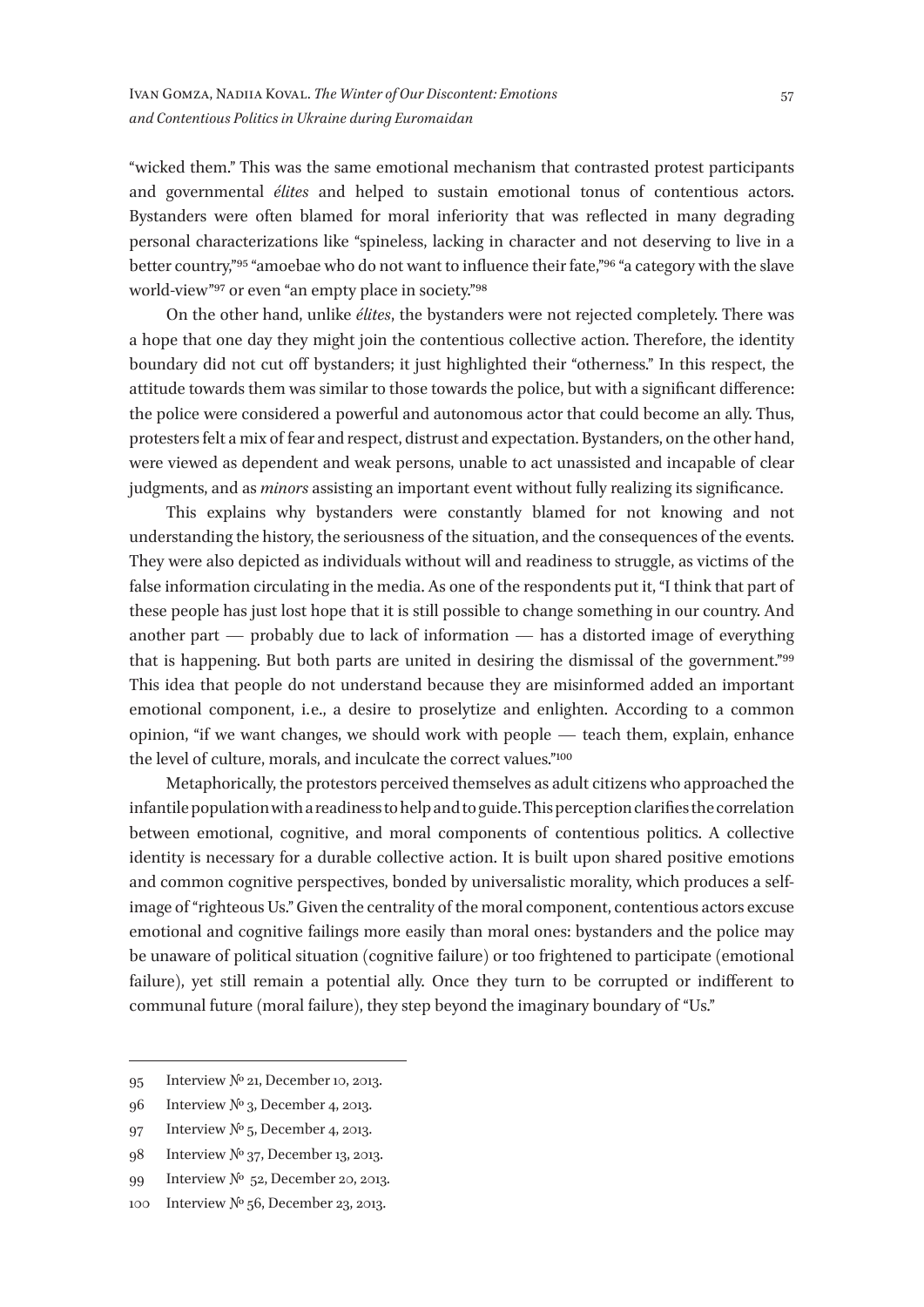#### **Conclusions**

Our intention is to enhance our understanding of the role of emotions in contentious mobilization and protest sustaining. Studying emotions in the first phase of Ukrainian Euromaidan protest, we found overwhelming support for emotion-centered approach to contentious politics.

First, the rapid mobilization of Ukrainian citizens in late 2013 was enabled by the overlapping of two successive moral shocks — the one provoked by the government's refusal to sign the Association Agreement and the second by police brutality. According to our interpretation, the emotional content of the second moral shock, being more primitive, contributed to broader social diffusion of discontent. We also suggest that different emotional reactions were determined by emotional path dependence  $-$  the impact of culture and values upon the interpretation of current political events. According to our data, people rarely experienced spontaneous negative emotions towards the regime; rather, those previously existing beliefs, attitudes, and loyalties were amplified by one or both moral shocks. Thus, moral shock is contextually dependent phenomenon.

Second, our findings confirm current trend in the scholarship, proving that emotions and cognition are intertwined. We provide additional arguments to that opinion, showing that a moral shock is a constellation of emotional reactions with cognitive work: it happens only if emotions reinforce negative interpretations of some social or political event, while information perceived in a particular way reinforces emotional disturbance.

Third, our data corroborates the hypothesis that emotions are important mechanisms of collective identity construction as a way to sustain the protest. We find that actors involved in contentious politics coalesce through enhanced positive emotions, creating the image of a unity. To put the boundaries between "collective Us" and the antagonist as well as bystanders, the self-image as a moral actor is crucial. The morality is instrumental, because resorting to morality makes contentious claims quasi-universal and legitimate. The perceived universality of contentious claims and the feeling of moral righteousness serve to recruit new allies by making the bystanders' position unacceptable. In other words, the dual emotional-cognitive nature of mobilization through moral shock needs a supplement of moral component in order to be stable and durable. The morality became central for contentious action. Emotional exchanges with antagonists and bystanders prove that contentious actors excuse emotional and cognitive failings more easily than moral ones.

#### **Bibliography**

- Adams, Jacqueline. "The Bitter End: Emotions at a Movement's Conclusion." *Sociological Inquiry* 73.1 (2003): 84–113.
- Aminzade, Ron, and Doug McAdam. "Emotions and Contentious Politics." In *Silence and Voice in the Study of Contentious Politics*, edited by Ron Aminzade et al., 14–50. Cambridge: Cambridge University Press, 2001.
- Blumer, Herbert. "Collective Behavior." In *Principles of Sociology*, edited by Alfred McClung Lee, 65–121. New York: Barnes and Noble, 1969.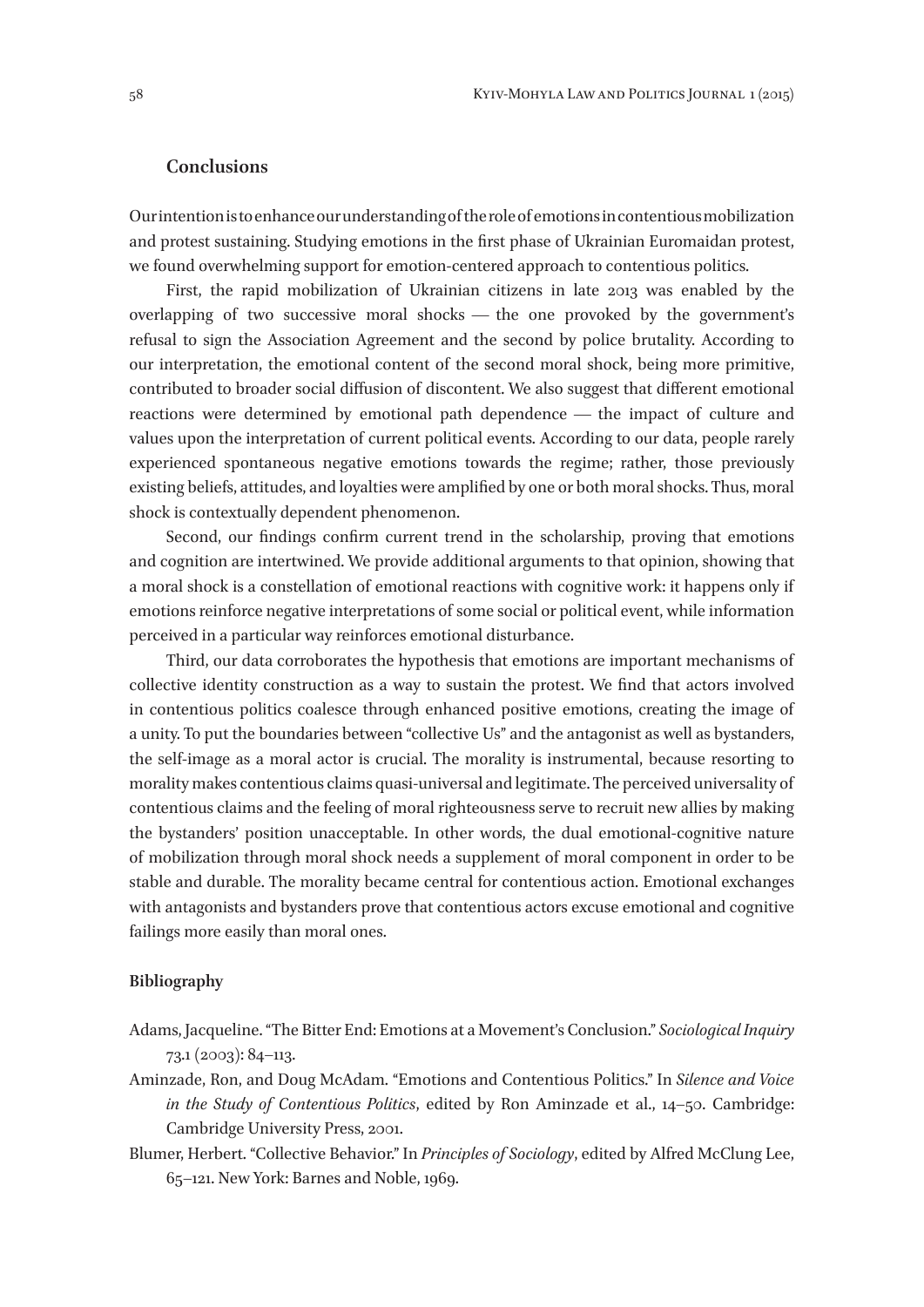- Cohen, Jean. "Strategy or Identity: New Theoretical Paradigms and Contemporary Social Movements." *Social Research* 52.4 (1985): 663–716.
- Collins, Randall. "Social Movements and the Focus of Emotional Attention." In *Passionate Politics: Emotions and Social Movements*, edited by Jeff Goodwin, James M. Jasper, and Francesca Polletta, 27–44. Chicago, Ill.: University of Chicago Press, 2001.
- de Volo, Lorraine Bayard. "The Dynamics of Emotion and Activism: Grief, Gender, and Collective Identity in Revolutionary Nicaragua." *Mobilization* 11.4 (2006): 461–74.
- Emirbayer, Mustafa and Goldberg, Chad A. "Pragmatism, Bourdieu, and Collective Emotions in Contentious Politics." *Theory and Society* 34 (2005): 469–518.
- Eyerman, Ron. "How Social Movements Move: Emotions and Social Movements." In *Emotions and Social Movements*, edited by Helena Flam and Debra King, 41–56. Abingdon: Routledge, 2005.
- Ferree, Myra Marx and Miller, Frederick D. "Mobilization and Meaning: Toward an Integration of Social Psychological and Resource Mobilization Perspectives on Social Movements." *Sociological Inquiry* 55.1 (1985): 38–51.
- Flam, Helena. "Emotional Man. Part 1: The Emotional Man and the Problem of Collective Action." *International Sociology* 5.1 (1990): 39–56.
- Gamson, William A. *The Strategy of Social Protest*. Homewood, IL: Dorsey Press, 1975.
- Gamson, William A. "Constructing Social Protest." In *Social Movements and Culture*, edited by Hank Johnston and Bert Klandermans, 85–106. Minneapolis: University of Minnesota Press, 1995.
- Goodwin, Jeff, James M. Jasper, and Francesca Polletta. "The Return of the Repressed: The Fall and Rise of Emotions in Social Movement Theory." *Mobilization* 5.1 (2000): 65–83.
- Goodwin, Jeff. "The Libidinal Constitution of a High-Risk Social Movement: Affectual Ties and Solidarity in the Huk Rebellion, 1946 to 1954." *American Sociological Review* 62.1 (1997): 53–69.
- Gould, Deborah. "Passionate Political Processes: Bringing Emotions Back into the Study of Social Movements." In *Rethinking Social Movements*, edited by Jeff Goodwin and James M. Jasper, 155–75. Lanham, MD: Rowman and Littlefield, 2003.
- Gould, Robert V. "Multiple Networks and Mobilization in the Paris Commune." *American Sociological Review* 56.6 (1991): 716–29.
- Hess, David and Martin, Brian. "Repression, Backfire, and the Theory of Transformative Events." *Mobilization* 11.2 (2006): 249–67.
- Hoffer, Eric. *The True Believer*. New York: Frederic A. Praeger, 1962.
- Ishchenko, Volodymyr. *Protesty, peremohy i represii v Ukraini: resultaty monitorynhu 2011*  [*Protests, Victories, and Repressions: Monitoring Results of 2011*]. Kyiv: Tsentr doslidzhennia suspilstva, 2012.
- Jasper, James M. and Poulsen, Jane. "Recruiting Strangers and Friends: Moral Shocks and Social Networks in Animal Rights and Anti-Nuclear Protests." *Social Problems* 42.4 (1995): 493–512.
- Jasper, James M. *The Art of Moral Protest: Culture, Biography, and Creativity in Social Movements*. Chicago: University of Chicago Press, 1997.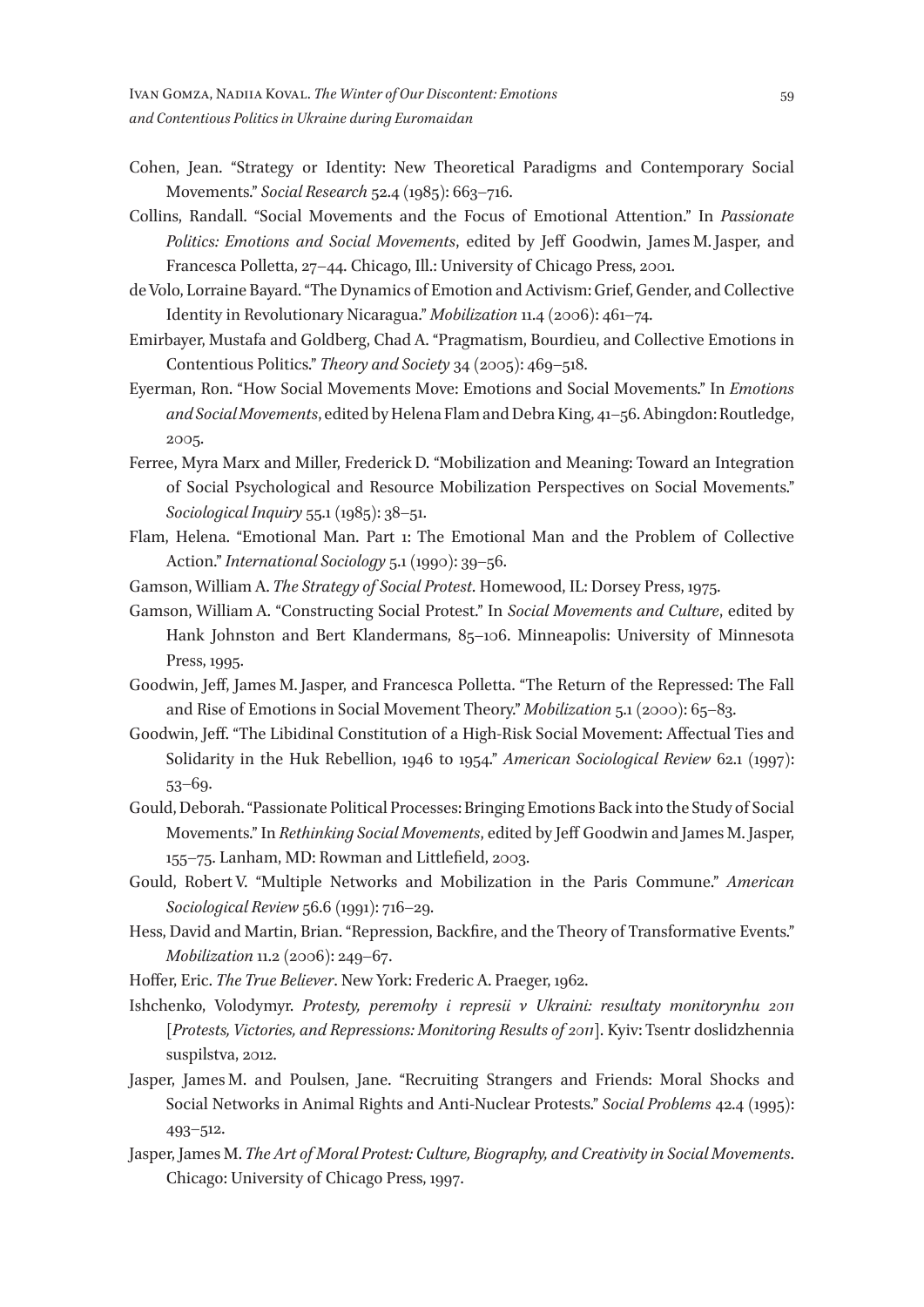- Jasper, James M. "The Emotions of Protest: Affective and Reactive Emotions in and around Social Movements." *Sociological Forum* 13.3 (1998): 397–424.
- Jasper, James M. "Motivation and Emotion." In *Oxford Handbook of Contextual Political Analysis*, edited by Robert Goodin and Charles Tilly, 157–72. New York: Oxford University Press, 2006.
- Jasper, James M. "Cultural Approaches in the Sociology of Social Movements." In *Handbook of Social Movements across Disciplines*, edited by Bert Klandermans and Conny Roggeband, 59–110. New York: Springer, 2007.
- Jasper, James M. "Emotions and Social Movements: Twenty Years of Theory and Research." *Annual Review of Sociology* 37 (2011): 285–303.
- Kemper, Theodore D. *A Social Interactional Theory of Emotions*. New York: Wiley, 1978.
- Kemper, Theodore D. "A Structural Approach to Social Movement Emotions." In *Passionate Politics: Emotions and Social Movements*, edited by Jeff Goodwin, James M. Jasper, and Francesca Polletta, 58–73. Chicago, Ill.: University of Chicago Press, 2001.
- Kim, Hyojoung. "Shame, Anger, and Love in Collective Action: Emotional Consequences of Suicide Protest in South Korea, 1991." *Mobilization* 7.2 (2002): 159–76.
- Le Bon, Gustave. *Psychologie des foules*. Paris: Édition Félix Alcan, 1905.
- Lofland, John. "Charting Degrees of Movement Culture: Tasks of the Cultural Cartographer." In *Social Movements and Culture*, edited by Hank Johnston and Bert Klandermans, 188–216. Minneapolis: University of Minnesota Press, 1995.
- McAdam, Doug. "Culture and Social Movements." In *New Social Movements: From Ideology to Identity*, edited by Enrique Laraña, Hank Johnston and Joseph R. Gusfield, 36–57. Philadelphia: Temple University Press, 1994.
- McAdam, Doug and Paulsen, Ronnelle. "Specifying the Relationship between Social Ties and Activism." *American Journal of Sociology* 99.3 (1993): 640–67.
- McAdam, Doug, Sindey G. Tarrow, and Charles Tilly. *Dynamics of Contention*. Cambridge: Cambridge University Press, 2004.
- McCarthy, John D. and Zald, Mayer N. "Resource Mobilization and Social Movements: A Partial Theory." *American Journal of Sociology* 82.6 (1977): 1212–41.
- McCauley, Clark and Sophia Moskalenko. "Mechanisms of Political Radicalization: Pathways Toward Terrorism." *Terrorism and Political Violence* 20.3 (2008): 415–33.
- Melucci, Alberto. "The Process of Collective Identity in Social Movements and Culture." In *Social Movements and Culture*, edited by Hank Johnston and Bert Klandermans, 41–64. Minneapolis: University of Minnesota Press, 1995.
- Morris, Aldon. *The Origins of the Civil Rights Movement*. New York: Free Press, 1984.
- Nepstad, Sharon Erickson and Smith, Christian S. "The Social Structure of Moral Outrage in Recruitment to the U. S. Central America Peace Movement." In *Passionate Politics: Emotions and Social Movements*, edited by Jeff Goodwin, James M. Jasper, and Francesca Polletta, 158–74. Chicago: University of Chicago Press, 2001.
- Oberschall, Anthony. *Social Conflict and Social Movements*. Englewood Cliffs, NJ: Prentice Hall, 1973.
- Snow, David A. and McAdam, Doug. "Identity Work Processes in the Context of Social Movements: Clarifying the Identity/Movement Nexus." In *Self, Identity and Social Movements*, edited by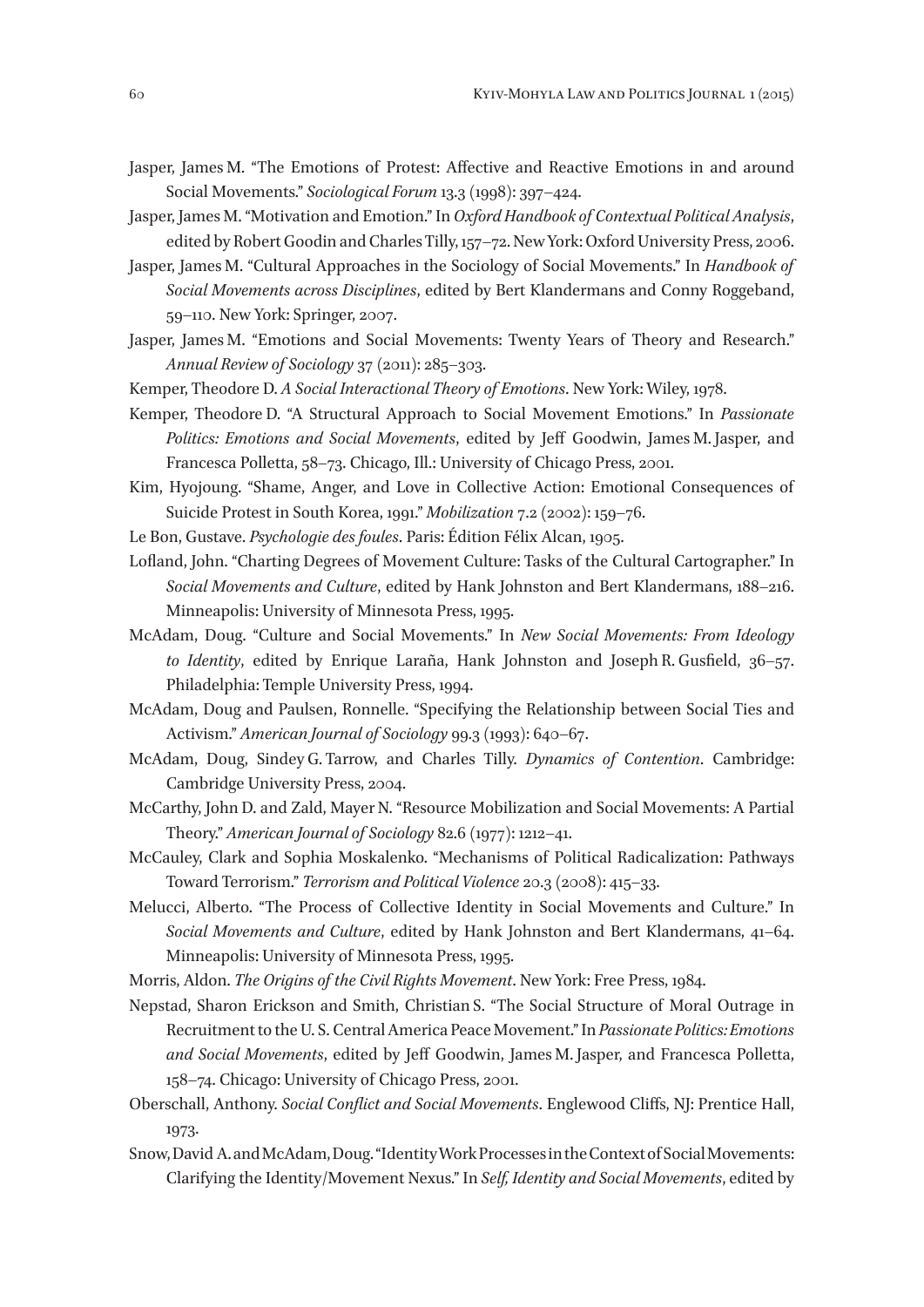Sheldon Stryker, Timothy J. Owens, and Robert W. White, 41–67. Minneapolis: University of Minnesota Press, 2000.

- Staggenborg, Suzanne. "The 'Meso' in Social Movement Research." In *Social Movements: Identity, Culture, and the State*, edited by David S. Meyer, Nancy Whittier, and Belinda Robnett, 124– 40. New York: Oxford University Press, 2002.
- Sushko, Oleksandr. "Vilniuskyi Rubikon: Kinets 'Zolotoho Viku' Yanukovycha." *[*"Rubicon at Vilnius: The End of Yanukovych's 'Golden Age'."] Accessed February 10, 2014. http://blogs. korrespondent.net/celebrities/blog/sasha5/a124360.
- Tarrow, Sidney G. "Old Movements in New Cycles of Protest: The Career of an Italian Religious Community." *International Social Movement Research* 1 (1988): 281–304.
- Tarrow, Sidney G. "Cycles of Collective Action: Between Moments of Madness and the Repertoire of Contention." *Social Science History* 17.2 (1993): 281–307.

Tarrow, Sidney G. *Power in Movement*. Cambridge: Cambridge University Press, 2011.

- Tilly, Charles. *Contention and Democracy in Europe, 1650–2000*. New York: Cambridge University Press, 2004.
- The Ilko Kucheriv Democratic Initiatives Foundation. "Maidan‑2013: Khto stoit, chomu i za shcho?" ["Maidan-2013: Who is Standing, Why, and for What?"] Accessed March 19, 2014. http://www.dif.org.ua/ua/polls/2013-year/mogjorjghoeoj.htm.
- The Ilko Kucheriv Democratic Initiatives Foundation. "Maidan-Mitynh i Maidan-Tabir: Skhozhe i vidminne." ["Maidan as a Mass-Rally and Maidan as a Camp: Similarities and Distinctions."] Accessed March 19, 2014. http://www.dif.org.ua/ua/polls/2013-year/vjweojgvowerjoujgo. htm.
- Touraine, Alain. *La Voix et le Regard*. Paris: Éditions du Seuil, 1978.
- Van Zomeren et al. "Put Your Money Where Your Mouth Is! Explaining Collective Action Tendencies through Group-based Anger and Group Efficacy." *Journal of Personality and Social Psychology* 87.5 (2004): 649–64.
- Walsh, Edward J. "Resource Mobilization and Citizen Protest in Communities around Three Mile Island." *Social Problems* 29.1 (1981): 1–21.
- Whittier, Nancy. "Meaning and Structure in Social Movements." In *Social Movements: Identity, Culture, and the State*, edited by David S. Meyer, Nancy Whittier, and Belinda Robnett, 289– 307. New York: Oxford University Press, 2002.
- Wood, Elisabeth Jean. "The Emotional Benefits of Insurgency in El Salvador." In *Passionate Politics: Emotions and Social Movements*, edited by Jeff Goodwin, James M. Jasper, and Francesca Polletta, 267–81. Chicago, Ill.: University of Chicago Press, 2001.
- Yang, Guobin. "Emotional Events and the Transformation of Collective Action." In *Emotions and Social Movements*, edited by Helena Flam and Debra King, 79–98. Abingdon: Routledge, 2005.
- Yakovlev, Maksym. "Maidan i antimaidan v sotsialnykh setiakh: Kharakteristiki interpretatsionnykh ramok." ["Maidan and Antimaidan in Social Networks: Some Features of Interpretational Frames."] *Forum noveishei vostochnoevropeiskoi istorii i kultury* 10.2  $(2013): 74-83.$

Zolberg, Aristide R. "Moments of Madness." *Politics and Society* 2 (1972): 183–207.